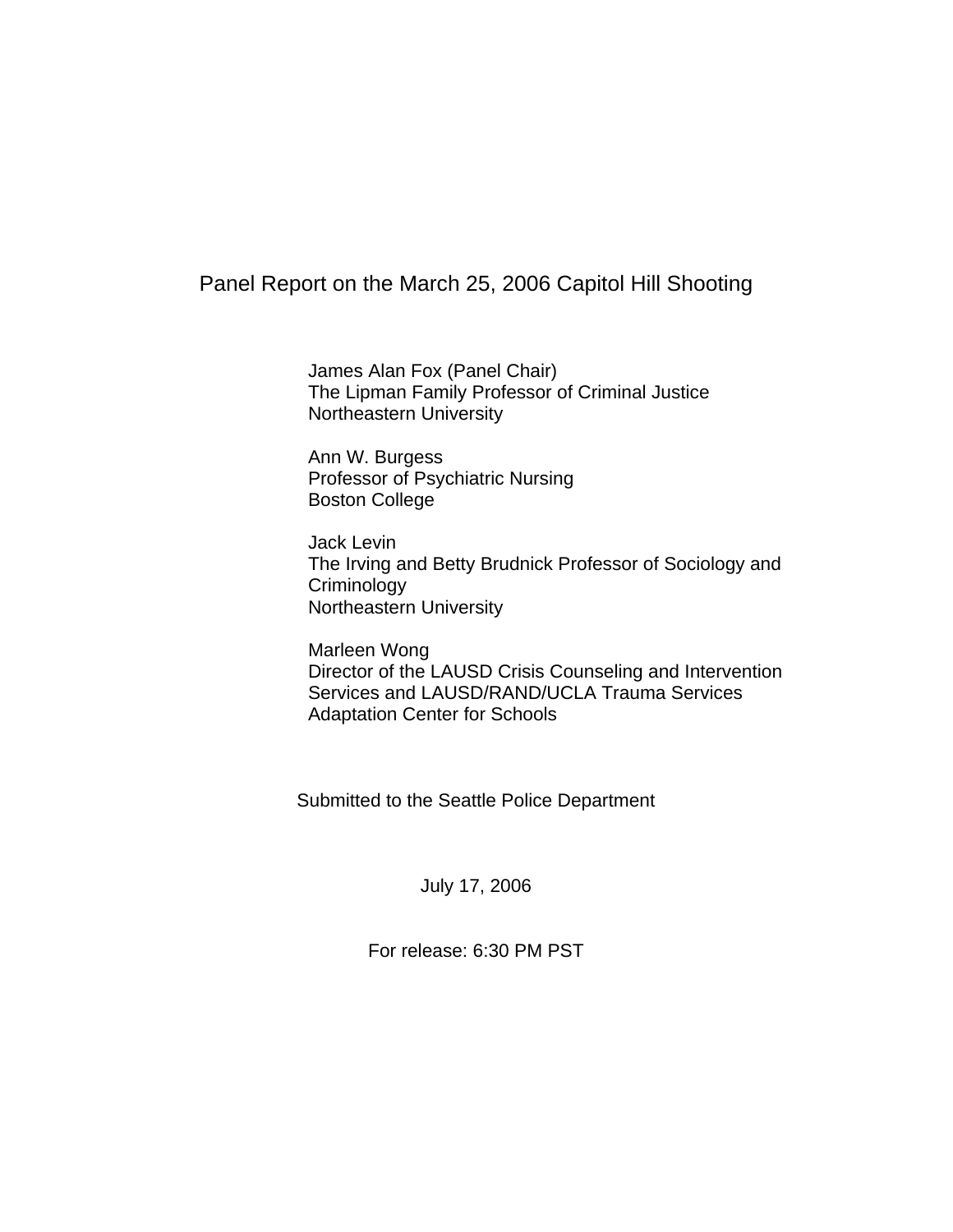### Summary of Findings

In the early morning of March 25, 2006, 28-year-old Kyle Huff shot eight young men and women, six of them fatally, at a rave after-party on East Republican Street in the Capitol Hill section of Seattle. The gunman, a transplant from Montana, then committed suicide just as the police arrived on the scene.

Because of the perpetrator's suicide, there was no need for a detailed investigation leading to prosecution. Though closed in a legal sense, the bewildering case was not fully understood. And yet, many members of the Seattle community desired answers to the many perplexing questions that lingered regarding the gunman's motives, method and state of mind.

The following pages outline the findings of a special panel charged by the Seattle Police Department with the task of explaining what appeared inexplicable and unfathomable to many observers. Over the past three months, James Alan Fox of Northeastern University, with the support of several other experts in violence and recovery, spent countless hours reviewing case materials and interviewing survivors, friends and family of the victims and assailant, and others with information relevant to the episode. The key findings advanced by the panel are as follows:

- The mass shooting reflected planning by the assailant, not a sudden eruption of rage. His actions were deliberate and methodical, not episodic.
- The shooting was not random. Even though the particular victims wounded or killed were targets of opportunity, the gunman apparently stalked the rave community for his attack.
- There was no evidence of a simple explanation for Kyle Huff's behavior. The massacre did not appear to be the result of media imitation, drug inhalation or neurological abnormality (although his self-inflicted head wound eliminated any opportunity to examine his brain during autopsy).
- In many respects typical of mass murderers, Huff's actions reflected the longterm and cumulative effects of frustration and isolation, combined with externalization of blame or scapegoating.
- Spending day-after-day alone, unemployed, and separated from friends and family back in Montana, Huff's depression, fueled by his directionless and relatively unsuccessful life, was funneled into an obsession with the perceived dangers associated with the rave community and rave culture.
- Kyle Huff may have been attracted to Seattle's large and active rave community as a possible source of friendship and musical entertainment. The rave lifestyle and belief-system were quite alien to his, however. Not fitting in with a group that purports to welcome everyone, Huff may have perceived this as rejection, ultimately blaming the ravers and seeing them in the most negative light.
- Prior to his psychological down-spiral, Huff was considered by those who knew him in Montana as kind, friendly and happy. Indeed, he was happy when surrounded by his network of support. Yet his mood and state of mind in Seattle, where he hardly knew anyone except his twin brother, was clearly different.
- To those who knew Huff well, his murderous behavior was uniformly seen as uncharacteristic. Without question, there were no clear warning signs that could have been observed, even by his twin brother. Though there were subtle signs of emotional trouble, the prospect of violence was beyond consideration.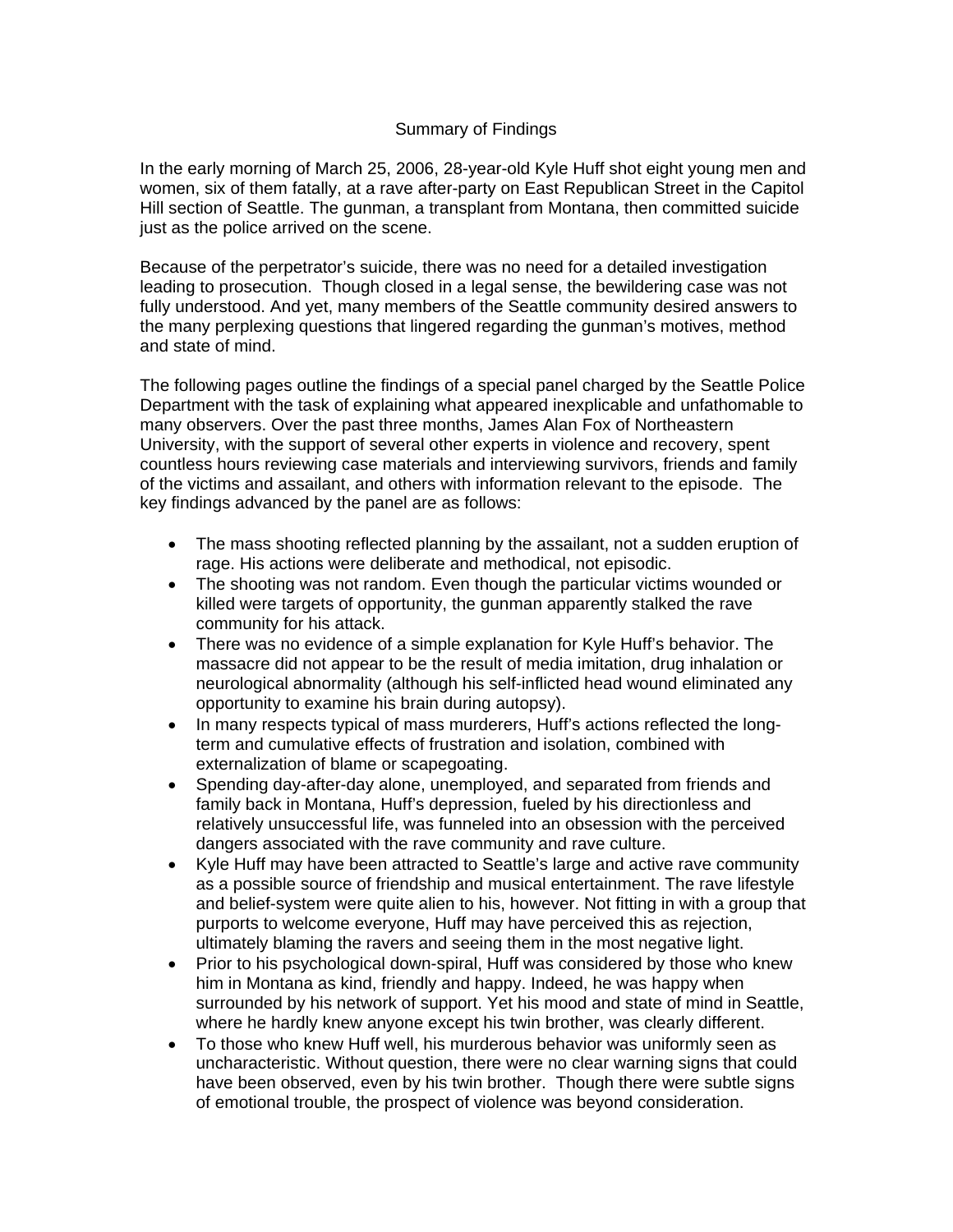### **Purpose of the Panel**

On Saturday, March 25, 2006, the city of Seattle experienced one of its worst mass murders ever, when 28-year-old Kyle Aaron Huff (also known as Aaron Kyle Huff) fatally shot six victims--four males and two females, ranging in age from 14 to 32--and seriously wounded two others in a brief but bloody shooting spree on Capitol Hill before killing himself with a single gunshot to the head. While an earlier multiple murder (the 1983 Wah Mee Club massacre in Chinatown) may have claimed more lives, the nature of Huff's victims and the apparent lack of motive or any pre-existing connection between the victims and the assailant provoked profound horror, outrage, grief, anger and shock throughout the Puget Sound region.

Because the assailant committed suicide, eliminating any need for criminal prosecution (unless he had had accomplices in a conspiracy), there was little reason for much more than a cursory investigation into the nature and scope of the shooting spree. In the days following the episode, the police learned much about the events (since there were more than a dozen witnesses to the shooting), but surprisingly little about the assailant--except that he was an unemployed loner who was relatively new to the area and resided in virtual obscurity with his identical twin brother in an apartment in the Northgate section of the city.

In a legal sense, once any culpability beyond Kyle Huff was ruled out, the case was closed. Yet, for many who were connected intimately or indirectly to the tragedy, the case was far from understood. Unresolved were such questions as:

- Why did Kyle Huff commit the act?
- Was Huff mentally impaired, and could the rampage have been anticipated and prevented?
- Why did Huff commit the crime where he did, given no apparent prior relationship to the victims?
- Was the episode totally random in scope, or did Huff somehow target the victims?
- Was the murder spree to any extent premeditated, or was there something that occurred during the evening that precipitated Huff's rage?

For the healing process to proceed, it is important to make some sense of the seemingly senseless carnage, to derive answers or at least plausible theories about these and other questions surrounding motive, causation, prevention, and response. Since there were, of course, many other cases to occupy the detectives in the homicide unit, and because the phenomenon of mass murder (as distinct from more routine homicides motivated by profit or interpersonal conflict) is rather unfamiliar even to experienced police investigators, Chief Gil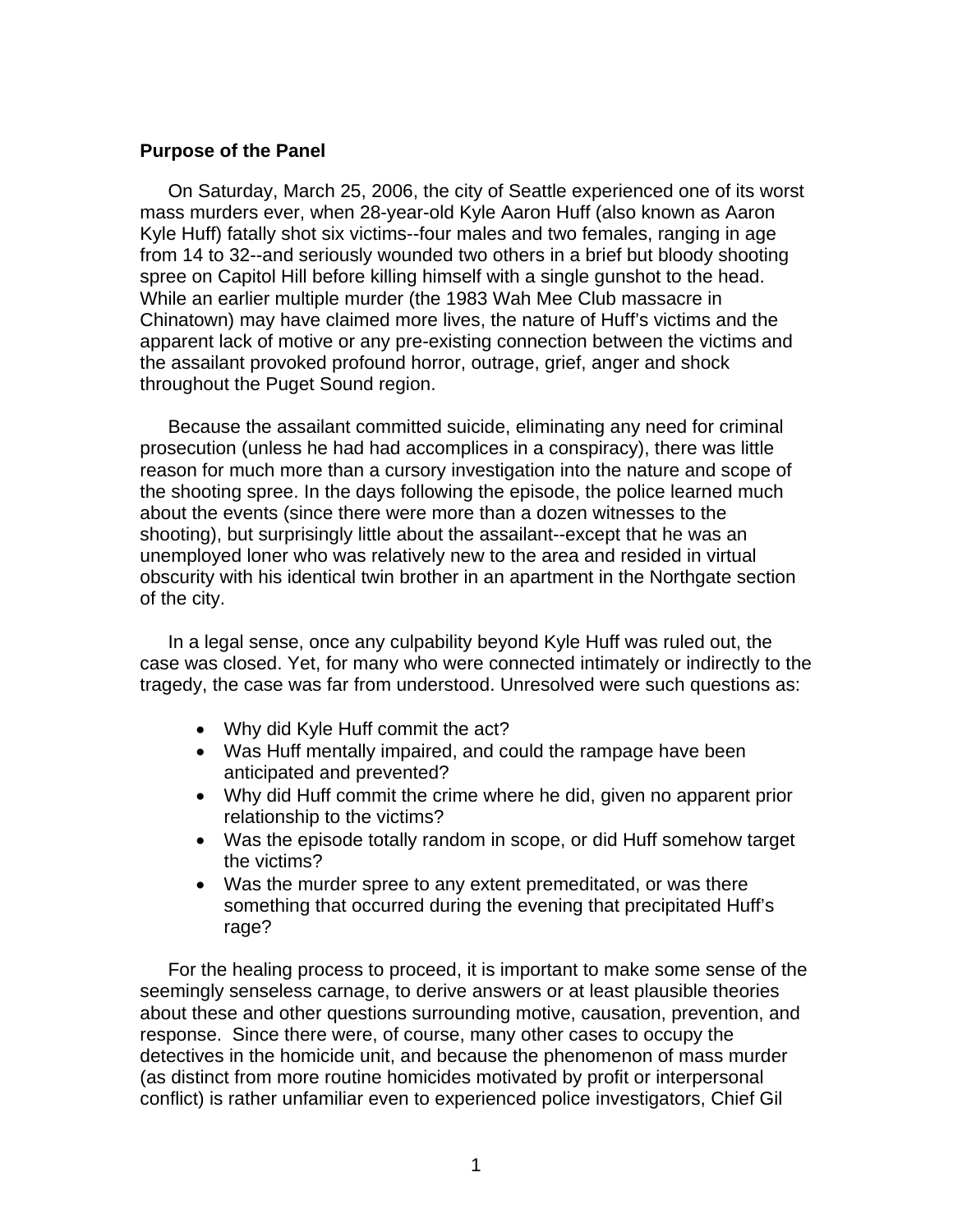Kerlikowske of the Seattle Police Department (SPD) decided to recruit a special panel to undertake an in-depth analysis of the crime and the perpetrator.

Chief Kerlikowske called upon James Alan Fox, the Lipman Family Professor of Criminal Justice at Northeastern University in Boston, to lead the effort. The Chief was familiar with Dr. Fox, having worked with him in connection with a police/crime victims advocacy organization in Washington, DC. The Chief also was aware that Dr. Fox was one of the few criminologists to have specialized in mass murder, his having devoted 25 years to research and having published several books on the topic. He also learned that Dr. Fox had been involved in investigating numerous other mass shooting cases.

 On March 29, the Chief contacted Dr. Fox and asked him to consider consulting on the Capitol Hill case and impaneling a small group of experts to assist. Fox traveled to Seattle shortly thereafter, signed a consultant and confidentiality agreement, and began exploring the case and interviewing witnesses and others associated with the tragedy. He was also asked to field media requests for interviews, and to respond in a general way about the topic of mass murder and how the Huff case may or may not fit usual patterns. It was his intention, however, to reserve any final opinion or conclusion for a period of three months until the panel was able to complete the task of investigating the crime.

 Dr. Fox enlisted the assistance of several individuals with broad ranging backgrounds to help him review, decipher, and interpret the evidence. Once confidentiality agreements were secured from each, the following panel members were announced:

- Ann W. Burgess, Professor of Psychiatric Nursing, Boston College (with collaboration from her husband/colleague Allen Burgess)
- Jack Levin, the Brudnick Professor of Sociology and Criminology and Director of the Brudnick Center for Violence and Conflict at Northeastern University
- Marleen Wong, Director, LAUSD Crisis Counseling and Intervention Services and LAUSD/RAND/UCLA Trauma Services Adaptation Center for Schools

The following pages represent the panel's best sense of the how's and why's pertaining to the Capitol Hill shooting. While we on the panel feel confident that our assessment is at least plausible, if not probable, many of the absolute truths about Kyle Huff's thinking and motivation will remain forever buried.

Over the past few months, the Panel Chair (Fox) has been to Seattle on several occasions, visiting the crime scene and other important locations, meeting with police and reviewing the evidence gathered by several detectives in the homicide unit, with particular support from Detective Nathan Janes, who was appointed liaison to the group. Fox also met with a number of witnesses to the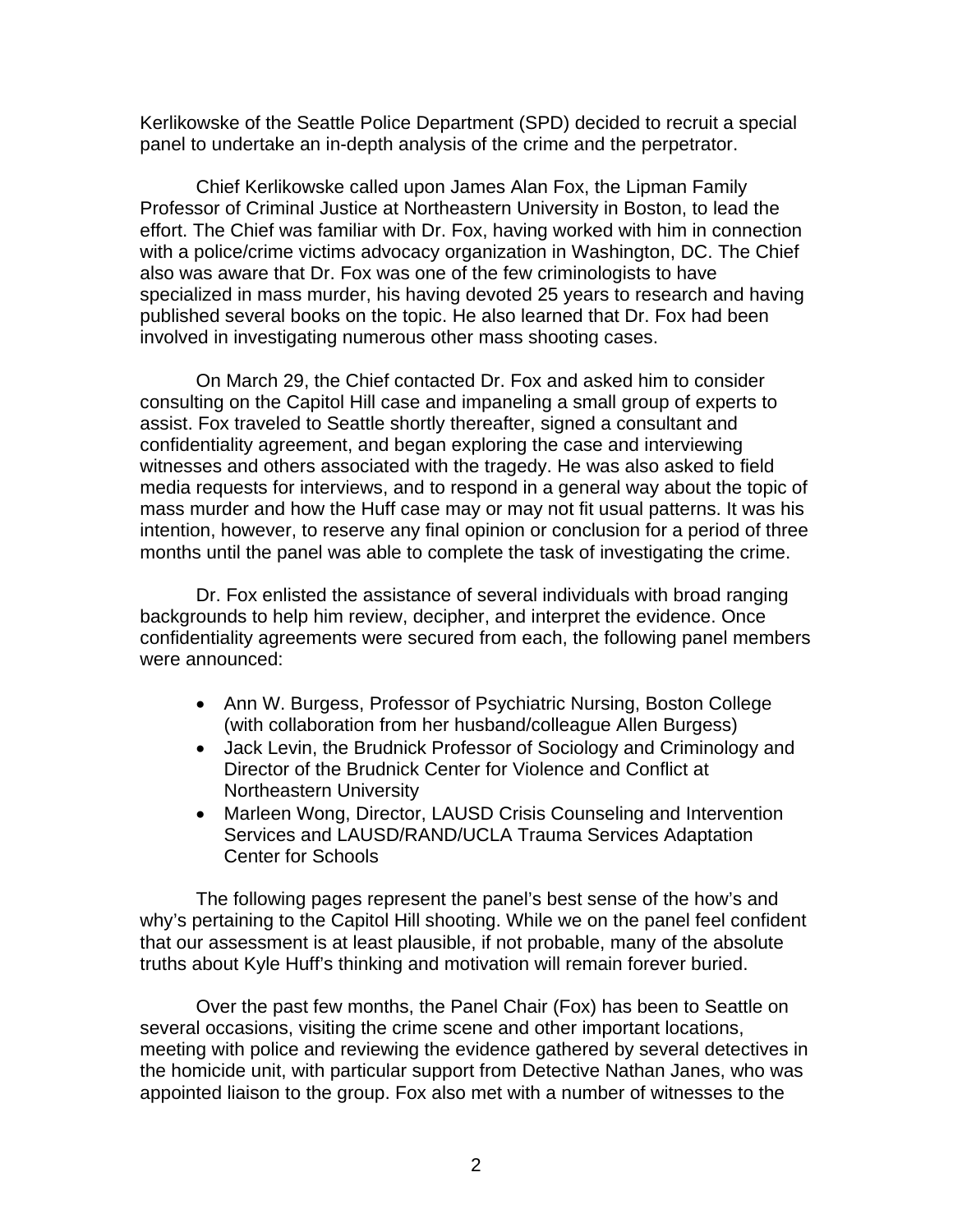shootings and other individuals who had information pertinent to the events surrounding the massacre. In addition, he ventured to Whitefish and Kalispell, Montana, the community in which the assailant was raised and spent most of his life (except for the few years in Seattle). Fox talked with Huff's family, friends, and co-workers, as well as the police and school officials.

It is both interesting and important to note the rather different response from residents of Seattle and those in Montana. Very few in Seattle knew Kyle Huff, except those who met him casually through his sporadic employment, in his apartment complex, or at various bars and clubs that he frequented. To Seattleites, for the most part, Kyle Huff was almost exclusively defined by his horrible act of March 25<sup>th</sup>. For so many in Seattle, the big questions are what kind of person could have carried out such a senseless crime, and why.

 In Montana, by contrast, the Capitol Hill shooting is, in a sense, far more distant than the hundreds of miles that separate the two communities; it is a different world and, more importantly, a different side to Kyle Huff. The consensus view around Huff's hometown is that the shooting was completely uncharacteristic of him. They would prefer to move on without a full understanding of the crime; they would rather focus on the Kyle Huff they knew, the man they cared for who left for Seattle in January 2006 never to return.

 Understandably, many people--witnesses and others with relevant information--were reticent to talk, either because they didn't want to revisit painful experiences or out of concern for being blamed, if not sued, for their role in the tragic outcome. After initial guardedness or defensiveness, most, however, did eventually decide to speak openly about what they knew or had observed.

 Perhaps because of his being neither a police officer nor a member of the media, Dr. Fox enjoyed fairly complete candor from many individuals in Seattle, Montana and elsewhere. In fact, a number of people chose to discuss their views, observations and recollections with him precisely because he was neither a law enforcement official nor a reporter who would publicize the information in the press or on television. For this reason, we strived not to identify individuals, to the extent possible, or quote them verbatim, unless of course the information was part of the official record or appeared in verified media accounts.

 Finally, Dr. Fox worked collaboratively with the other members of the panel in discussing evidence, interpretations, and ideas. Several meetings and countless telephone conversations and e-mail exchanges were extremely helpful in finalizing this panel report.

#### **2112 East Republican**

 The bluish-gray, aluminum-sided house with a nothing-sized yard that stands at 2112 East Republican Street was well-known in and around the Capitol Hill section of Seattle, even before it became infamous. Its twenty-something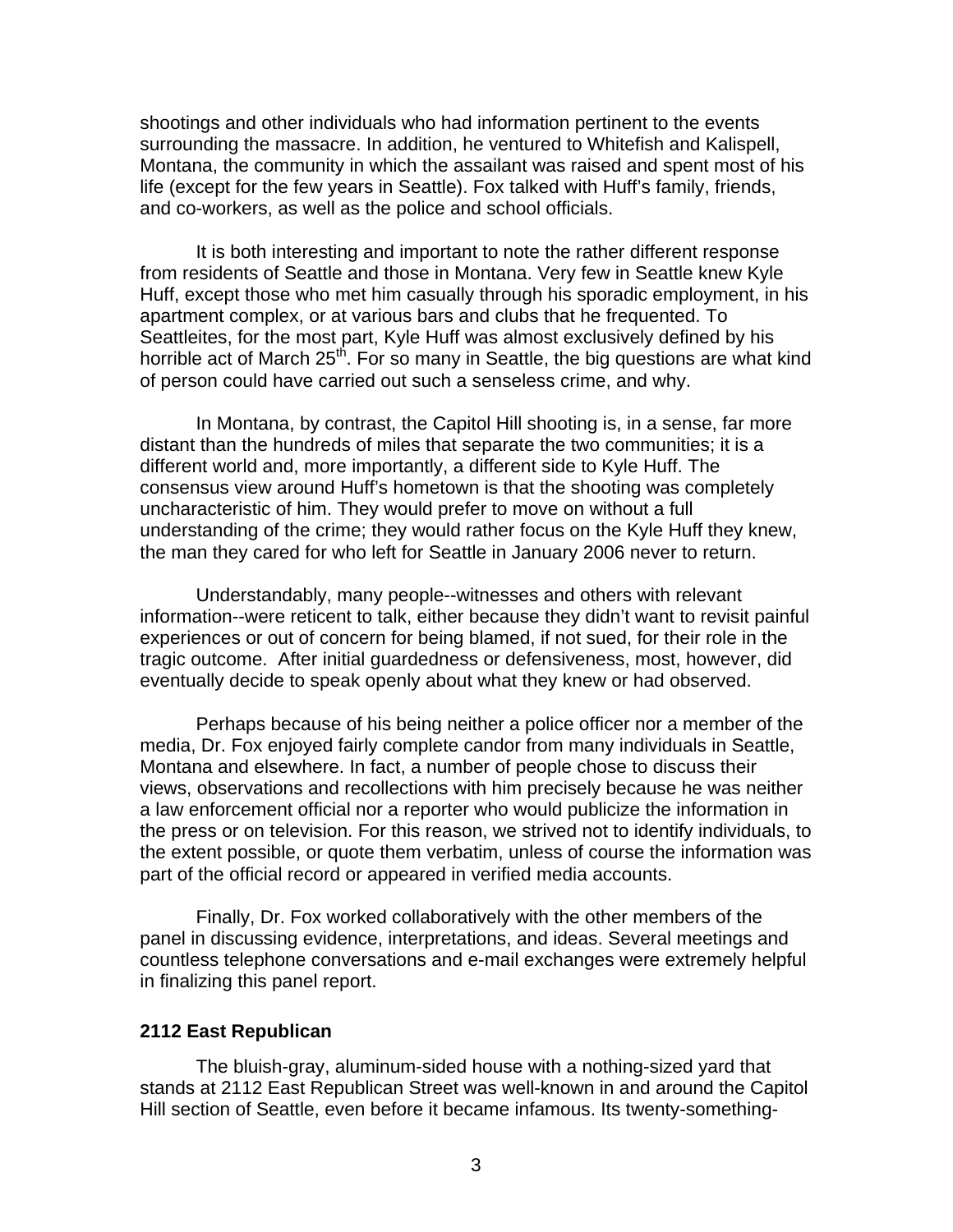year-old residents--Ian Gill, Jesiah Martin, Jeremy Martin, Anthony Moulton, and Marc Verebely--plus their 32-year-old "house mother" Sorellio Saterne (aka April Dorsey) were familiar faces at techno-music parties and coffee houses from Capitol Hill to Ballard.

 It was more than just the music and performance activities of the residents (some of whom were nicknamed "The Clowns" for the way they liked to dress and act at various parties) that were well-known around town; the residence itself was a frequent party spot for a young crowd, as young as the early teens. Even though they may never have reported their concerns to the police, some neighbors were fed-up with the noise, the youthful (and sometimes drug-inspired) antics, and the stream of cars that often clogged the street and blocked driveways. Yet few in the neighborhood believed there was any reason for alarm, viewing the house as a safe haven for kids--street-wise drifters and suburbanites alike--to crash after late night raves and other events.

 The final East Republican party would have a lasting impression on the lives of many people, near and far. Typical of the "after hours" rave timetable, the fateful night began late on Friday evening, March 24. House resident Jesiah Martin was enlisted to "do sound" for a rave party, with a zombie-oriented theme of "Better Off Undead" to be held at the CHAC (Capitol Hill Arts Center) on 12<sup>th</sup> Avenue. The other house members (except for Sorellio, who was too tired to join her friends and stayed elsewhere that entire evening) and several of their friends went along to the rave, which was open to both adults and teens.

 The rave had originally been scheduled for Studio Seven on South Wharton Street, but was moved at the last minute to the CHAC. Security at the event was quite sufficient to handle the crowd of several hundred. And if any problems were to arise, the East Precinct SPD station was just a block away, and the police vehicle lot was virtually across the street. Still, other than illicit drug use (primarily Ecstasy), raves were generally not known for rowdiness or violence, despite impressions by some to the contrary. The CHAC served alcohol to those with proper ID, but the bar closed a bit early that night for lack of demand within the predominantly young crowd of ravers.

 The event drew a diverse crowd, including core members of the local rave community, weekend ravers from various places around the area, plus a few interlopers. Most dressed in costume for the zombie theme and wore fake blood; most lost themselves and their inhibitions in the loud, thumping electronic music spun by the DJs and the communal atmosphere.

 Part of the evening plan for the East Republican boys was to invite as many people as possible to an after-party back at their house. By virtue of the disconnect between the closing time of rave events (4 am, after which heightened insurance-related costs would apply), and the 7 am start time of weekend bus service (a change from 24-hour service available years ago before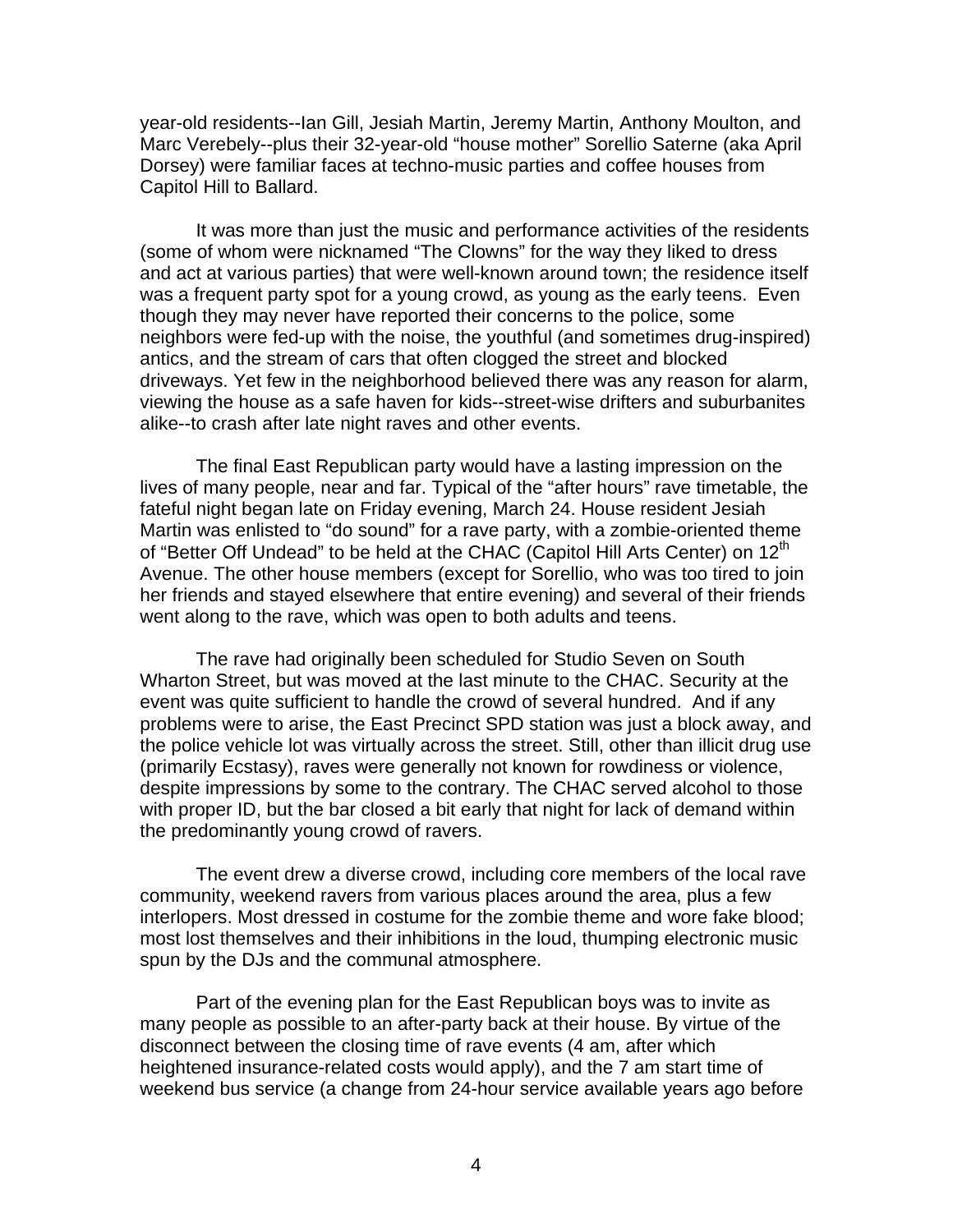budgets cuts), it was commonplace for ravers to seek out after-parties to spend the hours until they could secure public or private transportation home or to wait out the Ecstasy-crash.

 But the guys from East Republican were particularly eager to have a good turnout on that particular morning. A week earlier, they had staged a party at a warehouse down the street from the CHAC, an event that was closed down by the police because of inadequate licensing. During the bust, the police had confiscated the hundreds of dollars in entrance fees and the unopened kegs of beer. So Moulton and his housemates decided to invite people over to use up the opened kegs before the beer went flat and recoup some money by requesting donations at the door.

 Among the hundreds enjoying the music, freestyle dancing and uninhibited atmosphere at the "Better Off Undead" rave, one person made an impression if only by his lack of participation. For reasons that went beyond his 6'-5" stature, Kyle Huff stood out from the crowd. He looked, dressed, acted, and talked differently from everyone else. Huff was "sketchy," as Moulton told the police, meaning that he didn't fit in, and he gave off "bad vibes." Nevertheless, he seemed to be someone who might welcome somewhere to go afterwards, and perhaps appreciate a more intimate environment, so he was invited to the afterparty.

 A change of scenery really made no difference at all to Huff's demeanor. He didn't fit in any better at the East Republican after-party than he had at the rave. Several in attendance attempted to make small talk and engage him in conversation, but no one connected to the stranger who seemed content, or at least comfortable, standing off by himself.

### **NOW**

 At dawn, the after-party was beginning to wind down. The crowd that had at one point been as large as 50 or more was dwindling fast. Those who were not asleep on the couches, beds or the floor were preparing to leave. Kyle Huff left too, although no one noticed his departure.

 Evidence suggests that Huff left the after-party shortly before 7am and walked to his truck that was parked around the block. He gathered weapons and ammunition from the black Dodge pickup, leaving additional weaponry and ammunition behind. Walking back through the quiet neighborhood, he paused three times to spray paint the word "NOW" on the sidewalk. His announcement may have derived from a frequent "now, now, now, now" refrain in the song "I Want To Know Now," by Nirvana, a Seattle based alternative-rock group, which was one of his favorites.

 Huff returned to the 2112 East Republican address armed with a Winchester Defender pump action 12-gauge shotgun and a Ruger P-94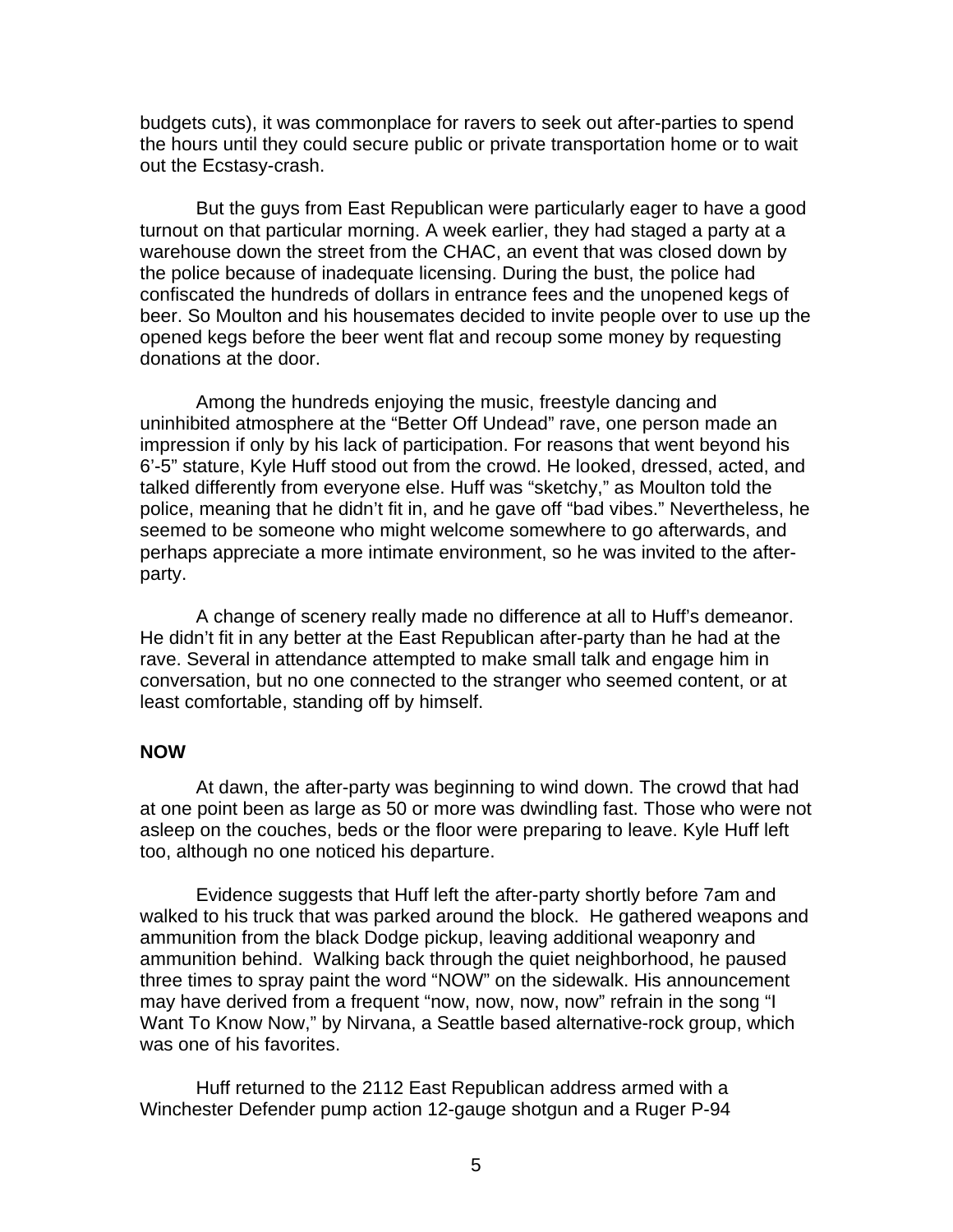handgun, and wearing two bandoliers full of shotgun ammunition. He also wore a holster on his right side along with a holder for 2 extra ammunition magazines for the handgun. On his left side, Huff carried a tactical ammunition pouch filled with AR-15 ammunition, even though he had left the AR-15 rifle inside his truck.

 Approaching the front porch, Huff shot victims Christopher Williamson and Melissa Moore with both weapons. He also shot Jeremy Martin in the chest, but Martin managed to fall through the front doorway screaming "I've been shot." Witnesses recalled seeing smoke rise from gunshot holes in his chest, injuries so severe that Martin died hours later at Harborview Medical Center.

 Inside the house, Marc Verebely and others tried to push shut and bar the front door from the gunman. The door's path, however, was blocked by the legs of Mellissa Moore's lifeless body. Huff then shoved open the door, sending Marc Verebely backwards onto the couch. Huff calmly stepped over the bodies and through the doorway into the crowded living room. While survivors Tristiana Vincent and Jessica Ritland hid behind the couch, the assailant fatally shot Justin Schwartz, Jason Travers, and Suzanne Thorne. Huff also shot two others, both of whom survived. Huff aimed his gun squarely at Verebely, twice pulling the trigger, but the gun dry-fired and failed.

 With people screaming and running frantically through the back door in the kitchen, Huff proceeded deliberately upstairs announcing "I've got enough ammunition for everyone." At the top of the steps, the gunman shot twice through the locked bathroom door, putting two large holes in the wooden door. Gary Will and Alissa Dunn, who had been chatting about their relationship while she re-applied her make-up when the shooting erupted, hid in the corner far away from the door. Huff moved on without pursuing the couple inside.

 Huff discarded one of his bandoliers in the upstairs hallway and then returned downstairs and walked toward the first-floor back bedrooms. Huff peered into the rooms, and likely saw Chavon Howe hiding behind a couch in Jesiah's bedroom and Erin Katchuk sleeping in Jeremy's bedroom across the hall. For some reason, Huff chose not to pursue them either.

 The gunman then proceeded down the basement stairs, although he did not fire his weapons. He could have easily located others, including Anthony Moulton, Johnny Dixon, Syid Fudedin, and Oliver Bragg, hiding behind furniture and divider walls. It was as if he had lost interest in shooting any more, or it was just too much effort. It may be that whatever satisfaction he had hoped to derive from the shooting spree was not forthcoming or had been satiated.

 Huff stepped back through the front door toward the sidewalk. It is unclear what his next move would have been if he had not encountered a police officer when he got outside. He had the AR-15 assault weapon back in his truck, as well as plastic ties often used by police to cuff suspects. He also had two cans of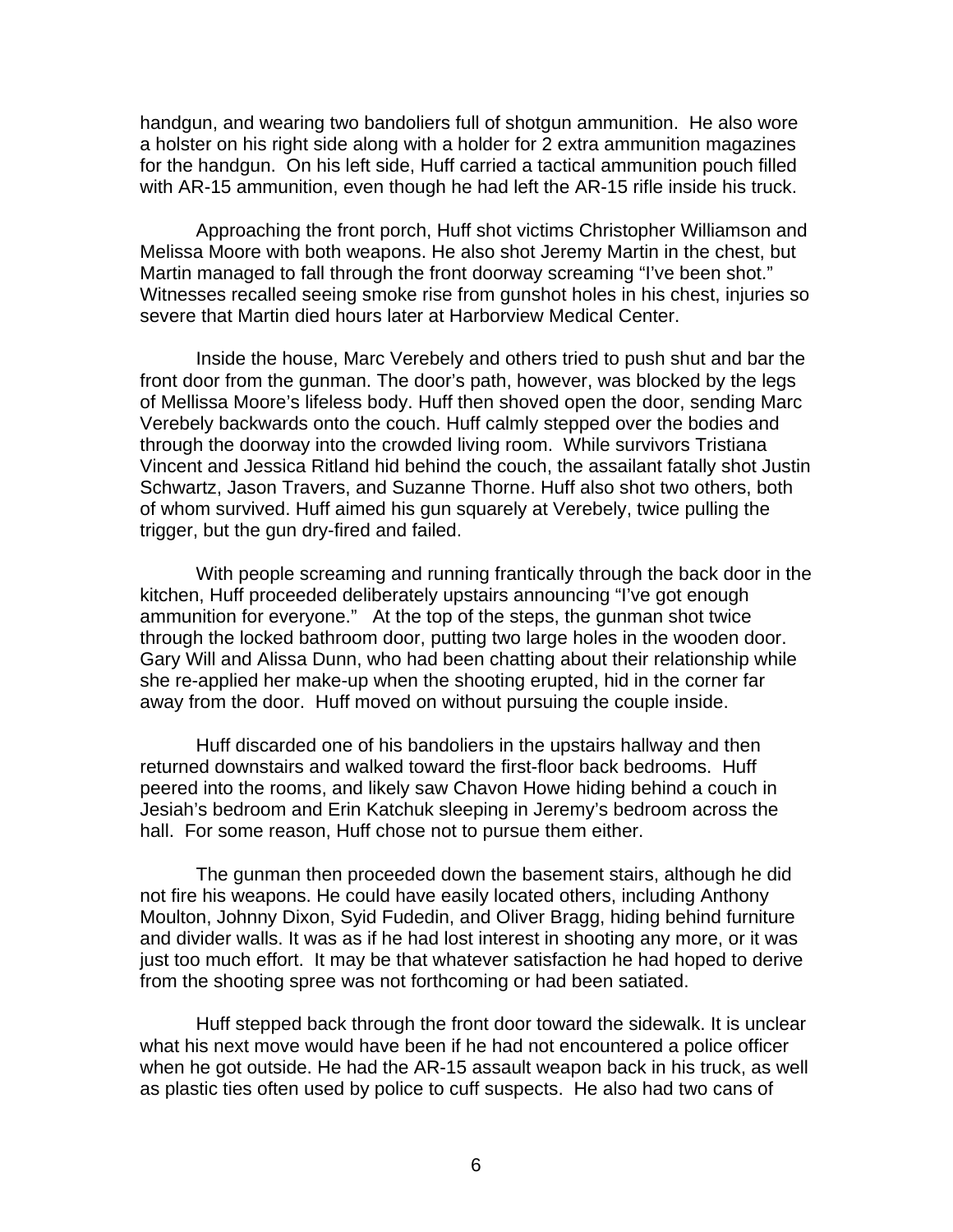gasoline that could have served either for arson or for a getaway, if they were in fact at all part of his plan of attack.

## **Responding to the Call**

Around 7:03 am on March 25th, dispatchers began receiving a stream of calls with reports of several shots being fired at 2112 E. Republican Street. The 911 emergency switchboard received no fewer than seventeen calls from an assortment of neighbors as well as from several people inside the house who whispered for help using their cell phones.

 Officer Steve Leonard, a veteran of the SPD with prior experience in responding to episodes of multiple shooting, was first to arrive on the scene, at approximately 7:05 am. Officer Leonard had been patrolling near the area, and had actually heard the gunfire. Receiving a call from dispatch about the shootings, he arrived moments after the massacre started.

 Officer Leonard first saw a wounded victim stumble out of the west side of the house and fall in front of the driveway. At the same time, Kyle Huff approached Leonard, who immediately ordered the gunman to drop his weapon. Before Leonard's command was even finished, Kyle opened his mouth, inserted his shotgun (his long arms permitting what for others might be impossible), and, without hesitation, pulled the trigger.

 Leonard and other officers who responded to the call found 6 bodies (2 female victims, 3 male victims, and the suspect) located within the crime scene. Kyle Huff's body lay on his back on the cement pathway to the front-porch steps and just a few feet from the top of the cement steps to the street. He was dressed in a dark long-sleeved sweatshirt, tan pants and black combat style boots. He still had one bandolier with six shotgun rounds in it.

 The bodies of victims 1 and 2 lay outside the house, while victims 3, 4 and 5 were discovered inside the residence. The 6th victim died at the hospital.

- Victim 1: 21-year-old Christopher M. Williamson (W/M 11/27/84) died from gunshot wounds to the chest and head.
- Victim 2: 14-year-old Melissa L. Moore (A/F 06/04/91) died from a gunshot wound to her chest and a gunshot wound to her head.
- Victim 3: 22-year-old Justin Schwartz (W/M) died from a shotgun wound to his torso and a gunshot wound to his neck.
- Victim 4: 32-year-old Jason Travers (W/M, 7/22/73) died from a gunshot wound to the head.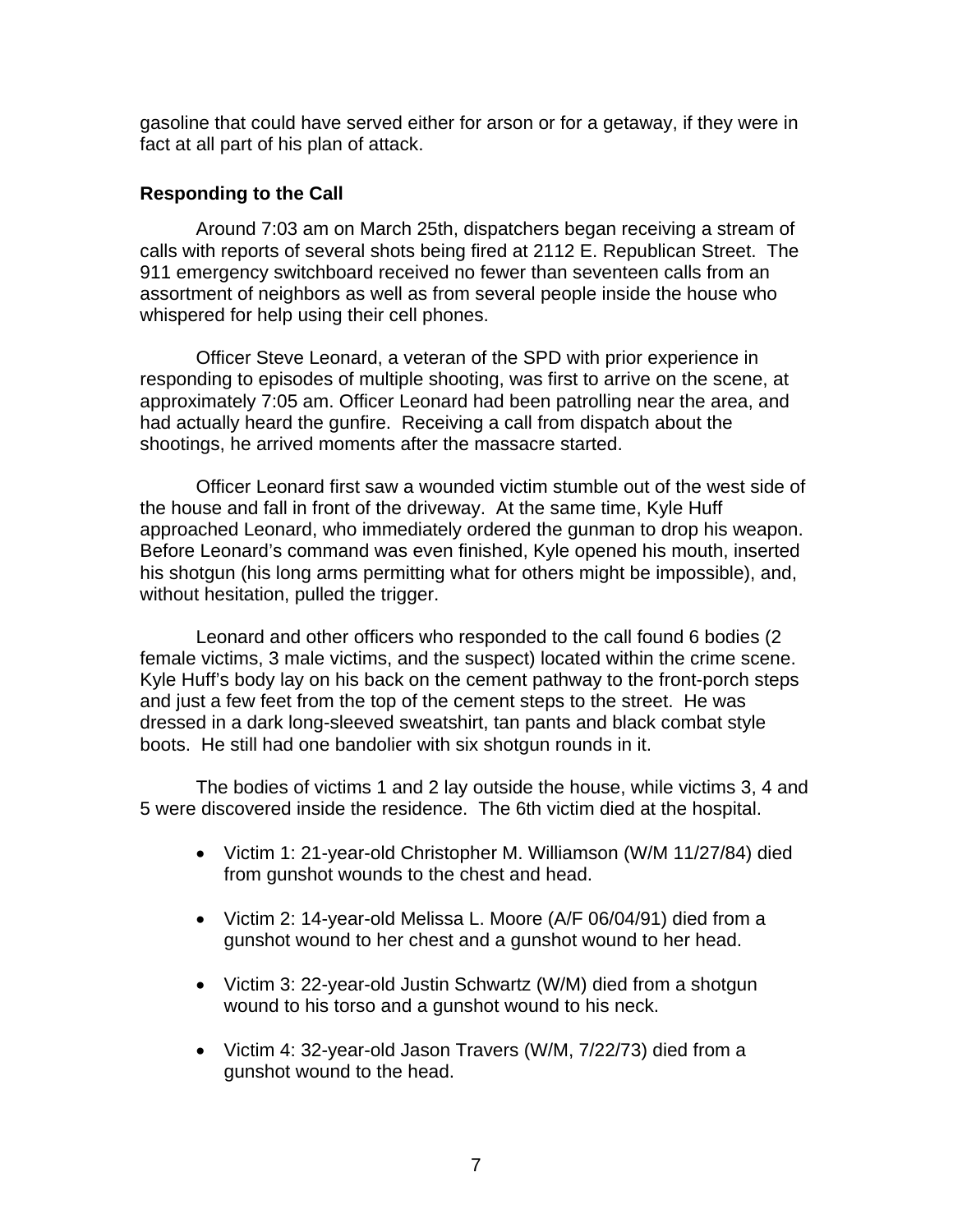- Victim 5: 15-year-old Suzanne M. Thorne (W/F, 6/1/90) died from a gunshot wound to the head.
- Victim 6: 26-year-old Jeremy R. Martin (W/M 10/22/79) was transferred to Harborview Medical Center where he later died from a gunshot wound to his chest.
- Two other gunshot victims (names withheld), survived their injuries.

 In addition to the bodies of those shot in the assault, the police rounded up several frightened yet unharmed men and women from various hiding spaces, in closets and behind furniture. One survivor slept through the entire ordeal and was awoken by rescuers with news of what had transpired. Of immediate concern was to assist the wounded, identify the dead, and escort the others out of the house and to the police station to take their statements.

 Detectives recovered 8 fired shotgun shells and five fired handgun casings, suggesting that Huff fired his shotgun at least 8 times, not including his final shot, and his handgun at least 5 times. Unfired ammunition (both shotgun shells and cartridges) was found throughout the scene.

## **Responding to Crisis and Tragedy**

 The process of recovery and investigation would take weeks, if not months. While survivors and families were generally appreciative of the treatment and support from the police investigators and the victim/witness staff, issues and concerns did surface that should be examined.

 The immediate aftermath of the East Republican Street shooting was chaotic. Survivors were escorted through the front door of the house, past bodies of their friends and that of the assailant, even though evacuation through the back door may have been less traumatic.

 Those survivors not needing extensive medical treatment were transported to the police headquarters for questioning. The police brought in a crew of paramedics, clothing for those needing it, and large quantities of food and water. A better response plan may have included seeking a Seattle hotel to serve as a temporary and more comfortable shelter for survivors and their families to rest and recount the ordeal.

 Families who had learned of the shooting spree through the media arrived on the scene, frantic to determine if their sons or daughters were there and were okay. Other family members did not hear about the massacre for hours, some learning of the episode from friends who had called them, or lived too far away to come down to see for themselves what had happened to their child.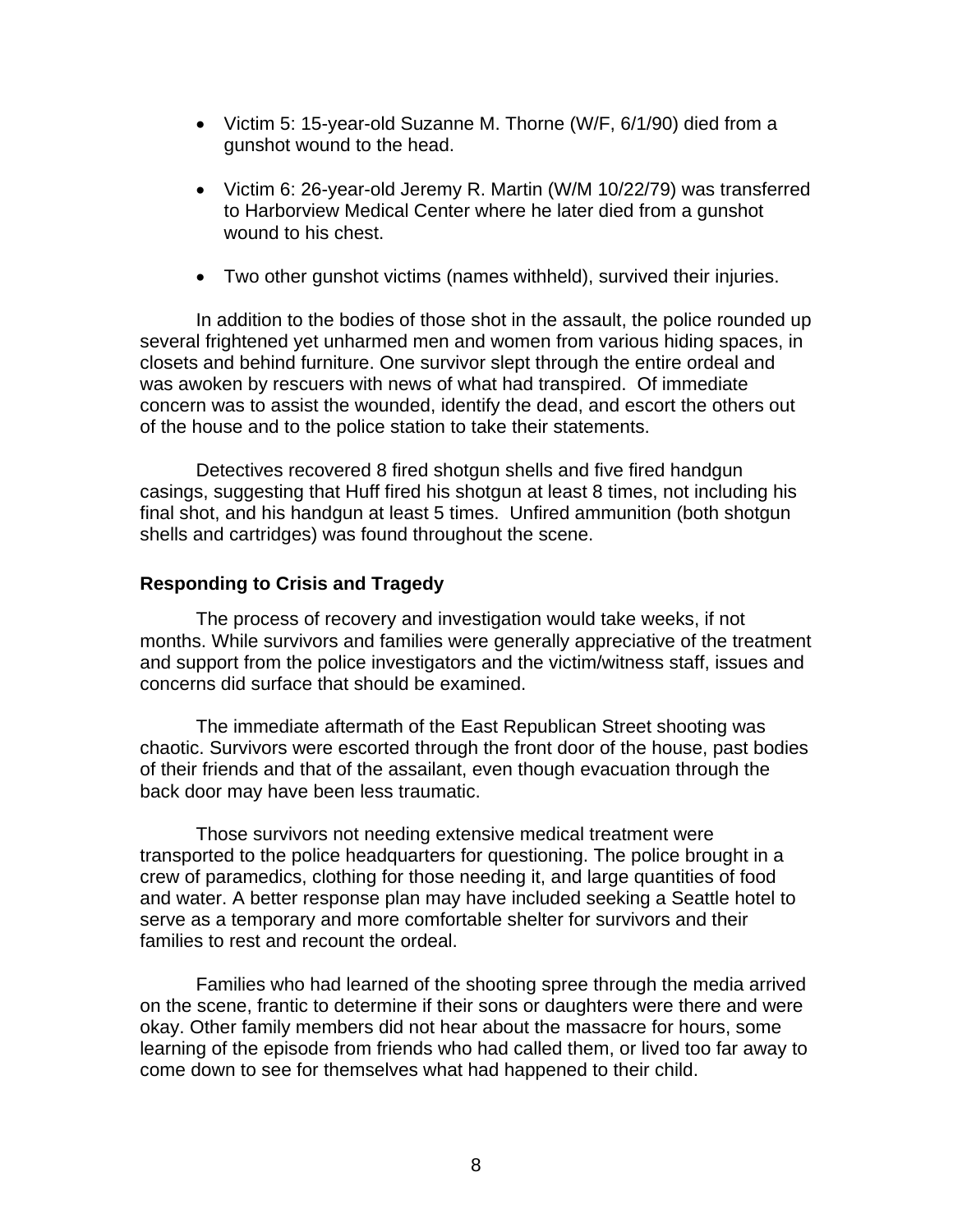Some families expressed criticism that they were not directly informed by the police of their child's murder, particularly when a victim's cell phone was programmed with the parent's number. A number of parents indicated that they received too little communication from the SPD. Besides the victim/witness staff, there should be one individual who serves as a point person and ombudsperson for all those affected.

 Several family members felt helpless in the immediate aftermath of the shooting in trying to obtain information. Many were frustrated by curt or slow response from medical staff and various local and county offices. Adding insult to injury, they were annoyed by the \$20 fee required by the King County Medical Examiner's Office to obtain an autopsy or a toxicology report. It would seem to be a basic courtesy to waive the fee for families suffering in the aftermath of homicide or suicide, especially one as sadly tragic as this.

 It is easy, of course, to play Monday morning quarterback and secondguess operations and decisions made in the immediate and subsequent aftermath of the Capitol Hill massacre. In addition, there is a tendency, especially when the killer is deceased, for surviving victims to vent their anger at others who are trying to be helpful. Nevertheless, a certain degree of self-study may ensure that some useful lessons and perhaps improvements in the process will arise out of the tremendous pain caused by this incident.

#### **Huff's Shooting Pattern**

 Huff clearly had a plan to commit murder and suicide, but during the course of executing the plan, his firing of the guns showed signs of disorganization, as had become a recent pattern in his life.

 Out of work and alone much of the time, Huff had plenty of opportunity to obsess on his grievance and develop a strategy for murder. He may not have shot as many people as he had anticipated, in light of the amount of unused ammunition, suggesting that the reality of killing perhaps did not match his expectations. The suicide was apparently premeditated because of Huff's quick suicidal response when confronted by police. Obviously, his intent was not to be arrested or killed by police.

Kyle Huff drove his truck to the East Republican neighborhood, equipped with an arsenal of weaponry. Temporarily leaving the party at dawn, he returned to gather up his weapons and ammunition. Huff loaded his Ruger handgun with a magazine, and chambered one round. He put the Ruger in his holster on his right side. He placed two magazines for the Ruger in his pocket. He then donned two bandoliers, each with 15 rounds of 12-gauge 00 buck shotgun shells. He then loaded the shotgun with 8 rounds, chambering one.

No loose shotgun shells were found in his pockets or his handgun. The shotgun required the use of two hands to pump, fire, and reload. The handgun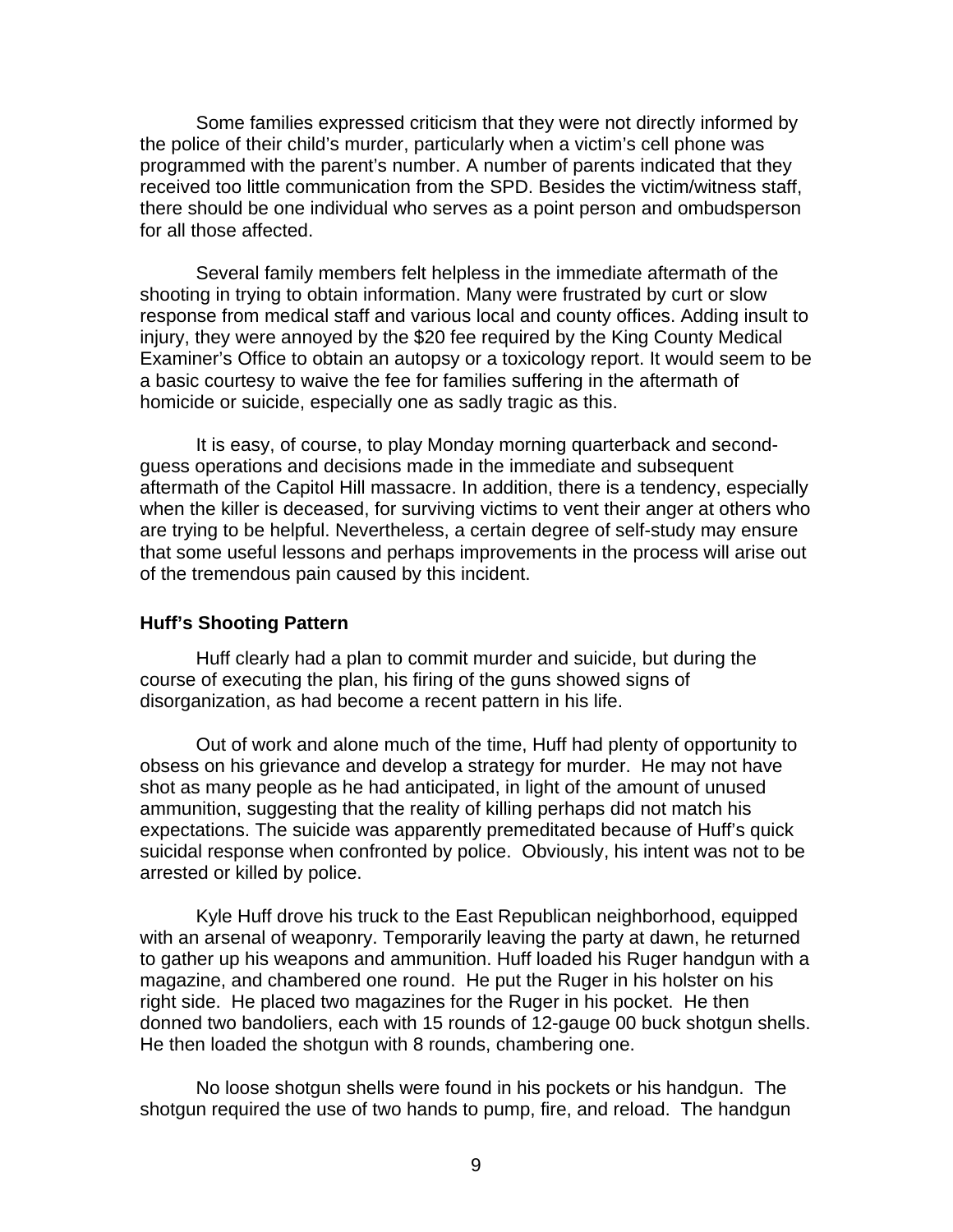required two hands to reload and chamber a cartridge. When firing the shotgun, the handgun was holstered. When he was firing the handgun, Huff held the shotgun in his left hand. When he reloaded the handgun, he put the shotgun down. The shotgun was reloaded twice and the handgun reloaded once.

Approaching the house, Huff saw two people (victims 1 and 2) on the porch. First, he pumped the shot, ejected one round from the chamber and inserted a new round (this explains one of the unfired shotgun shells found in front of the house). It is not clear if he did the pump action to alert and scare his victims or to simulate movies and video games. It is also conceivable that he forgot he had chambered a round at the truck, or that it was an automatic reaction to the reality of killing people. Throughout the crime scene there were spent shotgun and .40-caliber casings as well as unfired shotgun shells and .40 caliber cartridges which seem to indicate that he kept pumping the shotgun and rechambering the handgun.

Reaching the porch, Huff noticed that the victims were still alive. He apparently removed his Ruger from the holster and shot each victim again. Then, he entered the house still holding the Ruger and shot the next victim (victim 3) with his handgun.

Eight rounds were accounted for outside the house and inside the living room. He reloaded the shotgun. Eight rounds for the handgun were also accounted for between the porch and the living room.

Kyle returned the Ruger to his holster, pumped the shotgun and shot the next victim with the shotgun. He then reloaded the shotgun and dropped the bandolier after reloading.

After searching upstairs, Huff returned to the first floor and subsequently went down to the basement. In the basement, there were two unspent cartridges, indicating that he had pumped the shotgun as he went searching for targets, but did not fire.

Three victims died from handgun wounds, two died from shotgun and handgun wounds, and one from a shotgun wound. We have no information on the number or types of wounds of the victims taken to the hospital.

Finally, Huff stopped searching through the house and left through the front door, discarding the handgun with an empty magazine. A second empty magazine was found at the scene and a third loaded magazine was found in his pocket.

We cannot account for more than nine .40-caliber rounds yet there were two empty magazines, one on the ground and one in the Ruger. There were 17 shotgun shells, fired and accounted for. From this we know he reloaded at least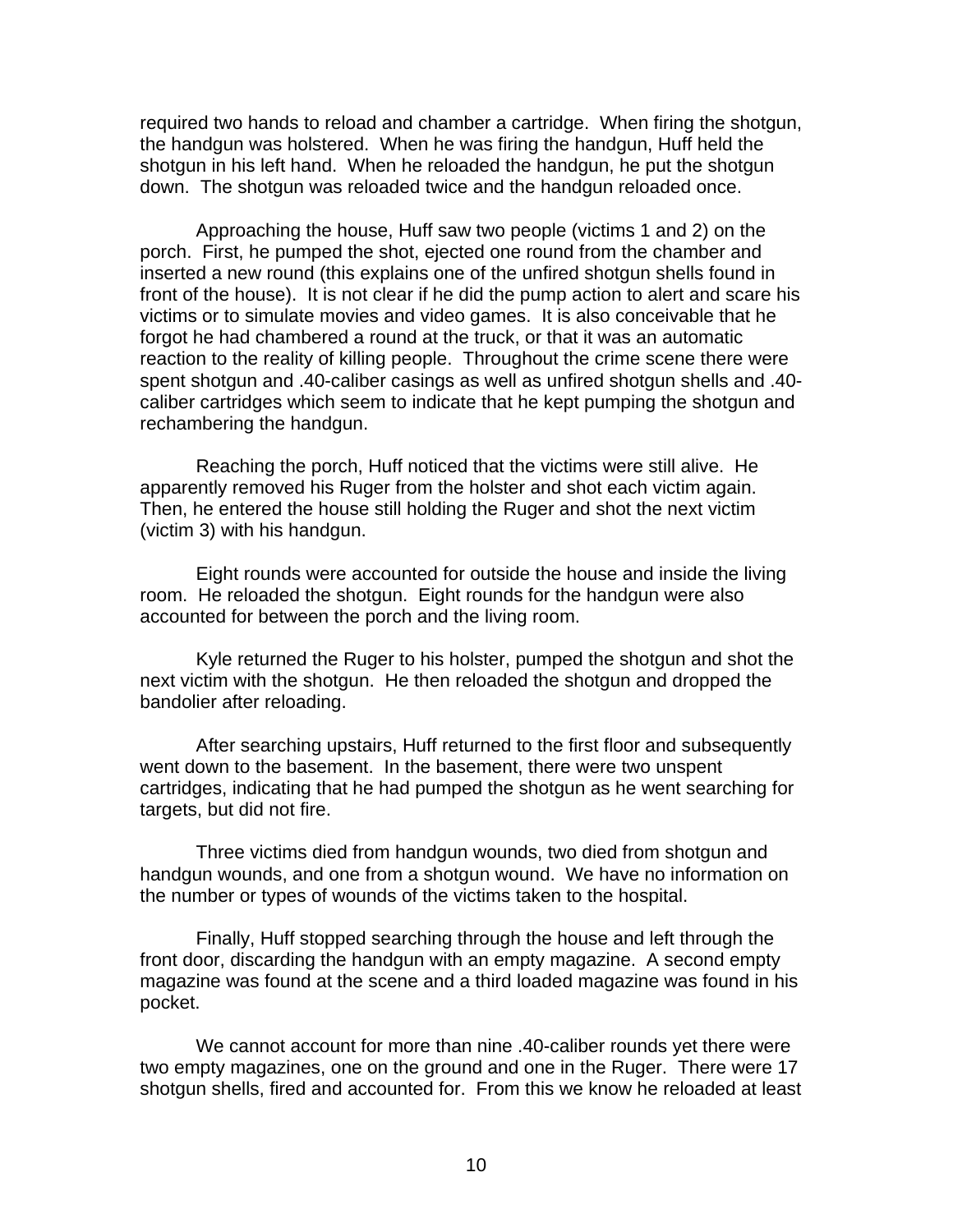twice. There were four rounds left in the shotgun, so he did not fully reload the shotgun each time

Huff walked through the house, repeatedly pumping his gun and discharging casings to the floor. But except for the initial flurry of gunshots, he did not shoot at anyone. This suggests some degree of disorganization or confusion regarding gun use, anxiety, or failure to follow his plan.

## **Huff's Personal Computer**

 The personal computer inside Kane and Kyle Huff's apartment was retrieved and placed into evidence by the SPD. While Kyle undoubtedly spent much time on the machine and surfing the Internet during his many hours of unemployed time, his brother Kane and conceivably others who may have visited the apartment would have had access as well. Therefore, with the exception of messages from Kyle Huff's e-mail account, observations about computer activity are suggestive yet cannot be linked to Kyle with certainty.

 Kyle Huff was not a sophisticated computer user. He used Windows 98, a soon-to-be unsupported Microsoft PC operating system. He had evidence of using AOL and Hotmail for e-mail. The history of sites he may have visited through Microsoft Internet Explorer was not available so we were unable to determine his favorite sites or his home page.

 From information recovered from the computer, we do know that he (or possibly his brother) surfed the web for adult, heterosexual pornography; hardly an unusual activity, plus to a minor extent websites related to hate groups. Huff had many computer games but only one WWII combat game--Close Combat IV. More importantly, there appeared to be significant web-browsing on sites associated with raves and rave culture.

 There were many unallocated clusters found on Huff's computer, representing locations on the hard drive that were previously written and then deleted/overwritten. In these unallocated clusters were found information on MDMA (Ecstasy), skinheads and serial murders. The MDMA clusters were complete and continuous which would mean that they had recently been erased. The files included titles related to teen rave girls, drugs, drug quality, the effects and dangers of drug use, and neurotoxicity.

 Associated with Windows Media Player were many deleted files preceded by the word "skins." We assume these were music files of some type. Also found were folders on games and entertainment. One unallocated cluster referred to Columbine High School (one of the key words searched for by the SPD). Another unallocated cluster was called "Mind Control Coverup." There was also an excerpt of information about a woman on trial for attempted murder of her fiancé.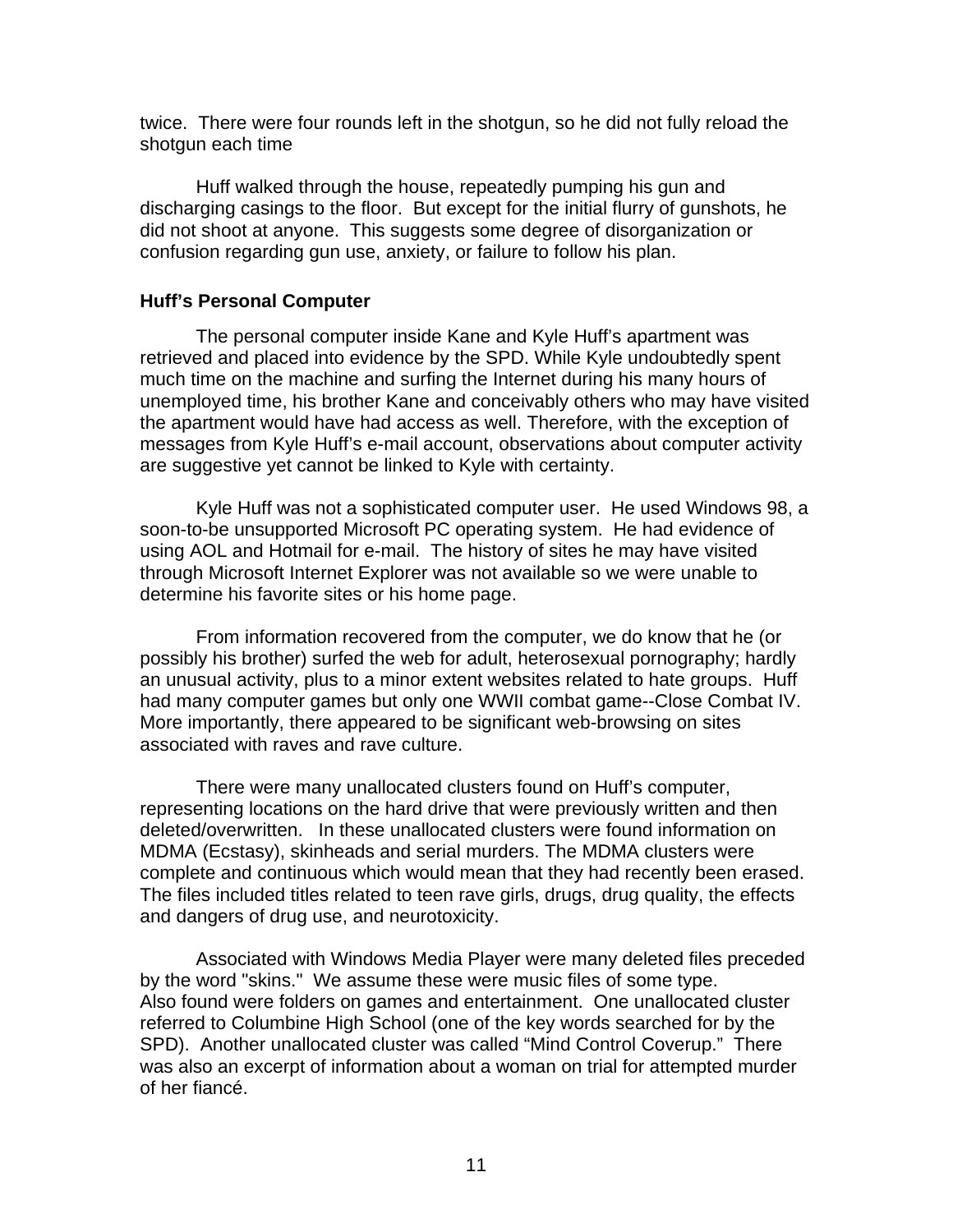Huff's computer system had two hard drives and both had operating system software. One was infected with viruses. A knowledgeable computer user would have purchased anti-virus software to protect the computer. Some of the viruses were of the Trojan horse variety. These viruses can either capture keystrokes and send the information to a given site for identity theft or exploitation, or turn the computer into a "spam" site to relay messages to others listed in the computer's address books. Trojan horse viruses typically come from pornography sites. The virus software appears to have hampered computer operation so apparently an additional hard drive was installed instead of antivirus software. This supports the lack of computer sophistication of the user(s).

#### **Raves and Ravers**

 The all-night dance parties known as raves became mainstream in the 1980s, as a rebellion against popular music, nightclub culture, and commercial radio. Experts suggest that the roots of rave music are located in England during the "acid house era," when British house artists experimented with the frequencies of their bass synthesizers. This electronic art form (known as "techno") found its way to the United States in the early 1990s. Since that time, rave music has continued to evolve and separate into a blend of high-energy electronic music and thumping rhythm designed to increase heart rates and adrenaline levels.

 Given the youthful crowd, illicit drug use is fairly common at raves, especially the use of Ecstasy (or MDMA). This drug is reported to trigger the release of the hormone serotonin, the effects of which include an extreme elevation of mood, feelings of love and empathy, the urge to hug and kiss others, an increased ability to communicate, and a great amount of energy.

 While certainly not everyone at a rave is on Ecstasy, almost everyone is exceptionally friendly. Ravers are commonly known for trying to promote peace, love, unity and respect (PLUR). They also support percussive, electronic music and freeform dancing. Fights or scuffles at a rave are rare; the atmosphere itself tends to be welcoming and loving. In many ways, the contemporary rave culture, with its hedonism and alternative forms of music, parallels the hippy culture of the previous generation of youth, but with the notable exception that ravers are essentially apolitical.

 As is true of all drugs, Ecstasy has its adverse side effects. One common effect is the tendency to grind one's teeth and jaw and chew on the inside of the mouth. Dehydration is also common. More significant, after "coming down" from a night on Ecstasy, a user can experience depression from the loss of serotonin, a condition that can sometimes last for days. One of the purposes of rave afterparties is to provide a safe landing spot for the post-Ecstasy crash.

 In Seattle, believed to be one of the more rave-active parts of the country, raves have become increasingly popular among teens as clubs and bars in the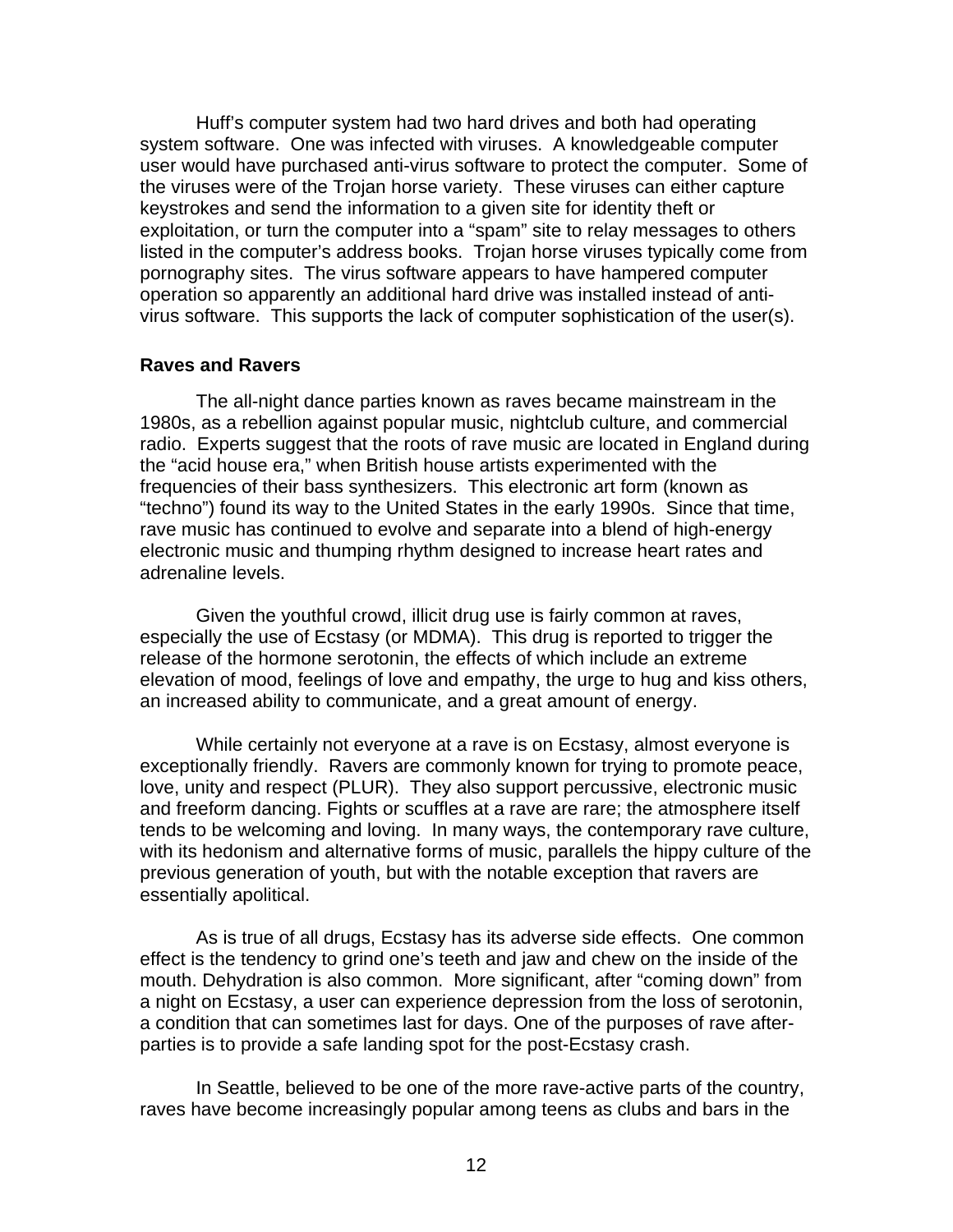city are for a 21 and over clientele. Unlike other cities, there are few 18 and over nightclubs or places to enable teens to party with people of legal drinking age. This has encouraged many production companies and venues to hold all-ages raves with no alcohol (or limited access to alcohol).

 Unlike those in some other areas, Seattle rave producers do not hesitate to advertise their events. They distribute fliers at malls and on cars and even use Ticketmaster and similar online services as their box office. Many of the raves are themed and offer discounts if one wears a costume, thereby encouraging young teens to join in the fun. Security guards are stationed at the entrance and must abide by the laws to keep venues from getting shut down. For this reason, dealing of drugs is kept inside the rave and out of sight. Drugs are given special code names or described by their color. For many teens, raves serve as a family where they feel accepted and loved by all, even strangers. Often with the assistance of Ecstasy, teens feel confident and secure, as though they fit in and are safe.

 The rave held at the CHAC on 12th Avenue in Capitol Hill and attended by Kyle Huff on the evening of Friday, March 24, 2006 and into the early morning hours of Saturday, March 25 was a zombie-themed party, with its title, "Better Off Undead". The flyer read: "Come to our zombie/undead creature appreciation dance and please leave your drugs, alcohol and weapons at home. Please come in undead attire." The attendees wore zombie style makeup. Red coloring was used to simulate blood and white face-paint was used to create a ghost-like appearance.

 One of the most important objectives underlying the work of the panel was to determine the extent to which Kyle Huff specifically targeted the rave community and the East Republican pod in particular. From talking with survivors at a memorial service held at the Capitol Hill Arts Center, many would prefer to believe that the shooting spree was completely random, an unfortunate turn of fate for a group of kids who happened to be at the wrong place at the wrong time. Some believed, or at least wanted to believe, that the rampage could just have likely occurred at a shopping mall or a supermarket, or any venue where people gather.

 There are some cases of mass murderers whose paranoid view of the world is so distorted that they wage war on society, gunning down whomever happens to be in their path. Although this notion of a mass killer going berserk and killing indiscriminately may fit many people's stereotype, the instances are rather few in number. Instead, most mass shootings are methodically planned, and carefully aimed at a specific target for specific reasons.

 Most commonly, mass killers target those whom they hold responsible for their miserable existence and a life no longer worth living. Typically, family members and co-workers fall victim to this type of massacre. In addition, there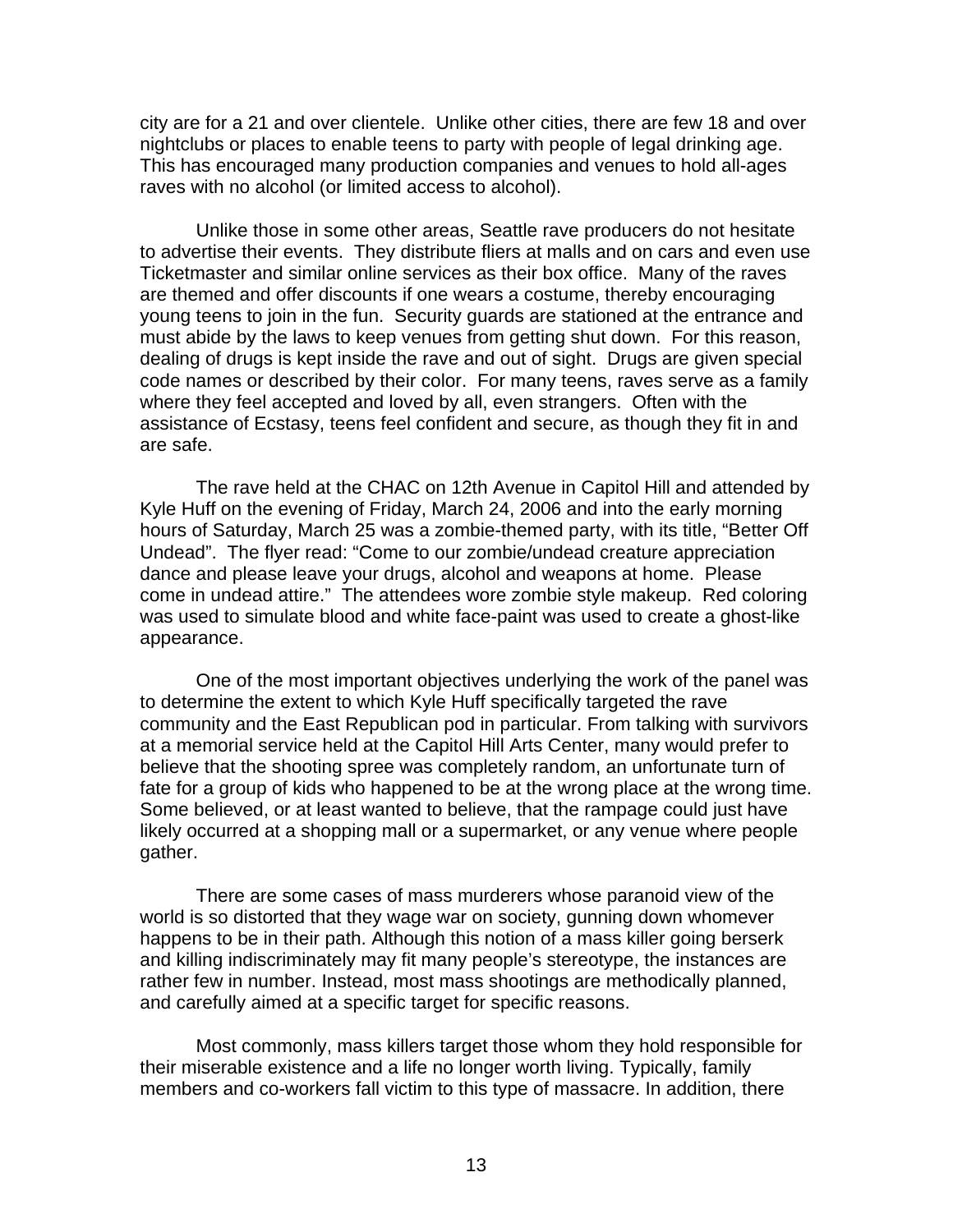are many mass shooters who may not seek out particular individuals, but target a group, or class of people, to punish. Over the years, America has witnessed cases of gunmen targeting Southeast Asians, women, school jocks, minorities- whomever they perceive as the enemy.

 The early indications surrounding the Capitol Hill shooting pointed toward a targeted episode against a particular group--in this case, ravers. Had his rampage been truly indiscriminate, it is doubtful that the assailant would have armed himself for a bloodbath, but wait hour upon hour to act. Indeed there would have been many other targets, more readily available, were he so inclined.

 Many key pieces of evidence, both eyewitness statements and various documents, suggest that Kyle Huff had been stalking the rave community, and planning his assault for some period of time, at least for weeks. In fact, one woman claimed to have attended a rave with Huff during which he talked about wanting to blow up the rave. This tip, however, could not be substantiated, as the woman insisted on hiding behind the anonymity of e-mail.

 It is likely that Huff would have initially investigated raves with the purpose of developing a friendship network. New to the area with his entire group of friends back in Montana, the rave community offered both music (which was just about his only passion) plus the opportunity to join a community known to be welcoming to all. At some juncture, however, he would have felt rejected by the rave community, even though his sense of rejection may have stemmed more from his own inability to fit in than the ravers' unwillingness to include him.

 As early as the beginning of February, he was seen by several employees at Studio Seven in downtown Seattle sitting in his truck watching as people arrived for the Robogirl rave. He sought information online as to upcoming rave events, and browsed websites about raves and the lifestyle of ravers. Then, on March 23, he wrote a suicide letter to his brother explaining the motive for his soon-to-be-launched attack--specifically, defending society from the promiscuous rave culture that he perceived as dangerous and evil.

 On the eve of the shooting, Huff was first seen at Studio Seven, again in his truck waiting and watching, before being chased off by security. Once at the CHAC rave, he stood off to the side, watching and possibly thinking about his plan. Later that morning, he was seen by a rave promoter and a companion in a small room off to the side. Huff reportedly glared at the couple for several moments as the witness rested his head on the girl's lap. Huff reportedly said nothing but stared in a manner that was characterized as profoundly menacing.

 Regardless of the timetable, there is much evidence counter-indicative to the idea that the massacre was a sudden eruption of rage. In addition, some have speculated that Huff's rampage may have involved an adverse reaction to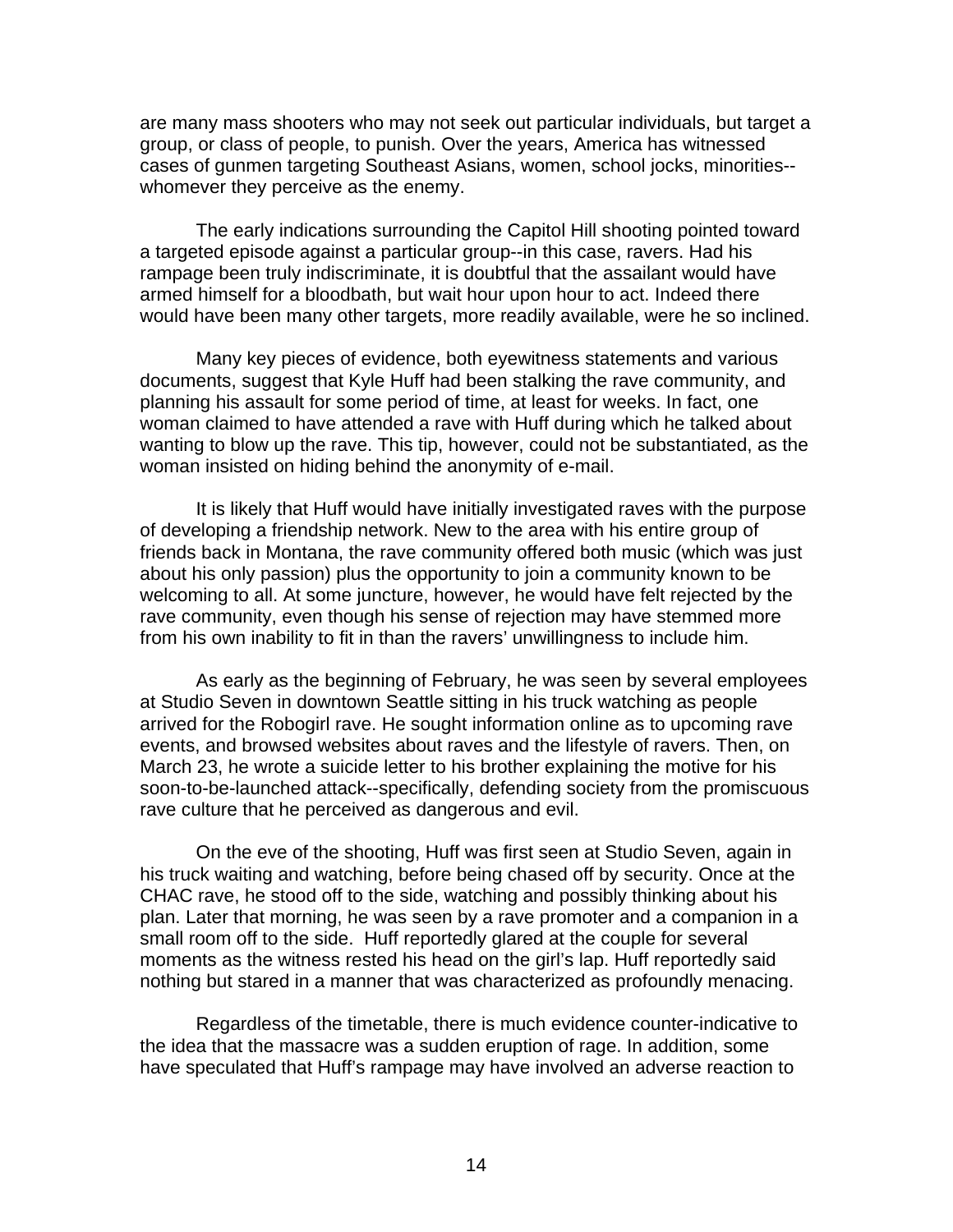drugs that he ingested unwittingly or voluntarily, but this would not explain the suicide letter and other indications that he hunted ravers.

 Over the past few months, as we learned more about Huff's background, characteristics, personality and lifestyle, it became increasingly clear that there was much about the rave culture that would likely have irritated him. For example, a man like Huff, known by friends not to be particularly affectionate and somewhat uncomfortable with physical contact with acquaintances, would have found the frequent shows of affection among ravers rather off-putting or even phony. Additionally, the cute characters worshipped by ravers, such as "hello kitty" and "care bears," would likely seem bizarre to him. More important, Huff would likely feel out of place in a culture where promiscuity and "cuddle puddles" (a group of people lying together on the floor, hugging and massaging each other) are commonplace, especially since his own relationship history was characterized by few girlfriends and no long-term romantic/sexual relationships.

 In addition, the rave community in Seattle is generally known for its alternative gender roles--as one person put it, "mean girls and sissy boys." Our observations confirm this. The women tend to be aggressive, assertive, perhaps rebelling against traditional female sex roles. Pink is a statement, not an involuntarily ascribed sign of the "weaker" sex. Many of the men are somewhat passive, particularly in the presence of the women. Several people in fact described the residents of the East Republican house as a group of not-so independent boys watched over by a strong mother figure.

 It is not our intention to denigrate alternative lifestyles in any way. It is clearly acceptable for the women and the men to reject traditional gender roles- for the men to seek out emancipated women and the women to pursue SNAGs (sensitive new-age guys). However, the prevailing status and view of sex and gender roles within the rave community would certainly have been antithetical, if not threatening, to Kyle Huff. Although his perception may have been colored by depression and delusion, he felt that the rave culture was "raping" him.

#### **The Suicide Letter**

 On April 24, the SPD Arson/Bomb Squad received a report from the manager of an apartment complex not far from Huff's former residence about a suspicious looking package with wires protruding from it. Although nothing explosive was recovered from the search of the dumpster where the package was located, something quite extraordinary was found. Crumbled inside a fastfood bag were some retail store receipts and a handwritten letter, dated March 23, with the heading "From Kyle to Kane." The letter had been printed by hand on the reverse side of a memorandum directed to residents of Huff's apartment complex and also dated March 23, the Thursday before the shooting.

 The possibility that the letter was a hoax certainly had to be considered, especially given the oddly serendipitous circumstances in which the note was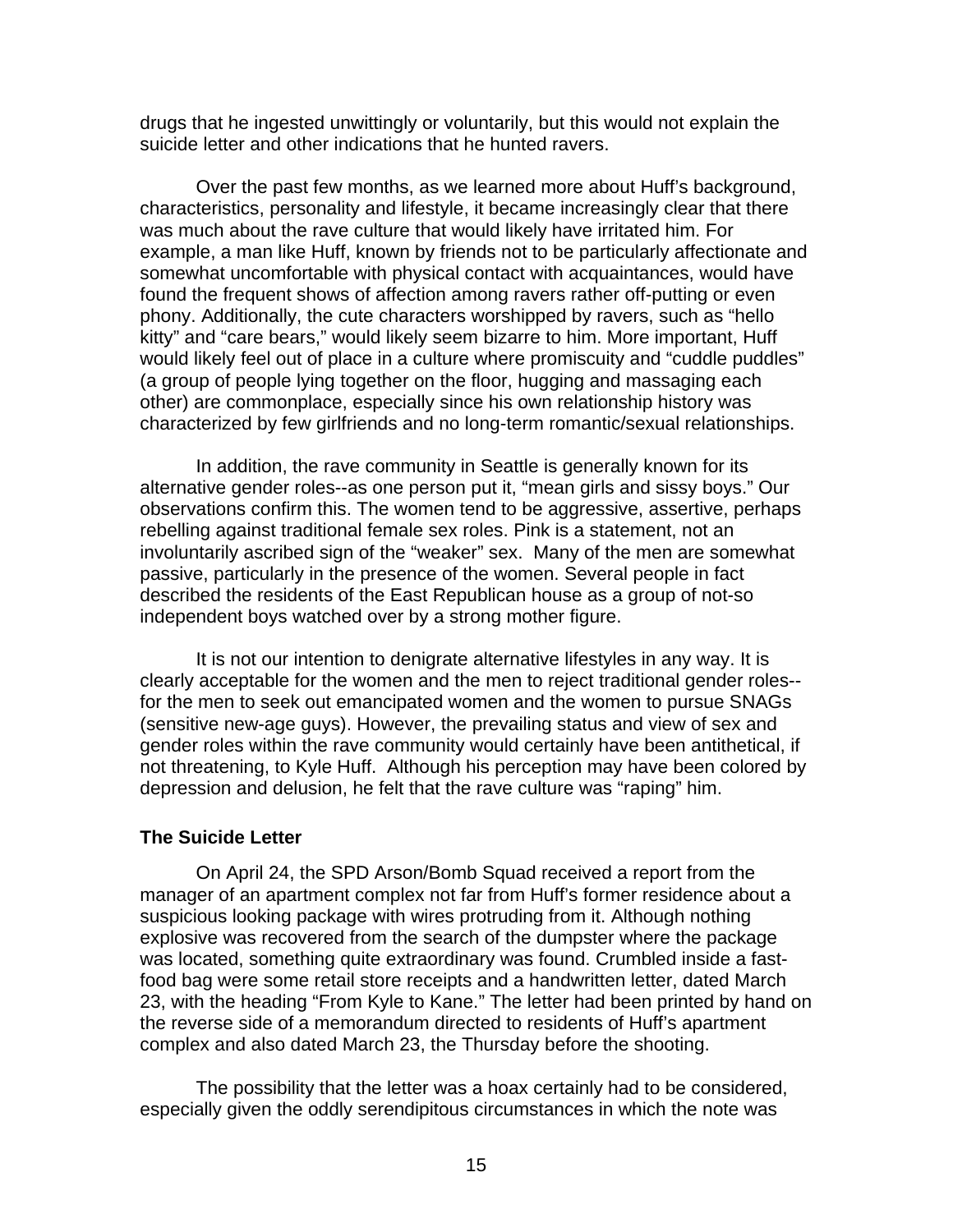recovered. Could it be that someone, including Kane Huff or anyone with a copy of the complex-wide memorandum, could have attempted for whatever reason to put words into Kyle Huff's mouth, blaming the rave community?

 Initial inspection of the letter and comparison to handwritten notes found in Kyle Huff's wallet (particularly a list of names and numbers of family, friends, and co-workers) indicated to the untrained eye a striking degree of similarity. But any firm conclusions would need to await lab tests and expert analysis.

 Panel Chair Fox informed Kane Huff about the discovery and offered to show him the letter for his reaction to the authorship and content. Fox explained that it was a private letter, apparently from his brother, and wanted him to have it. The letter said, "I hope you find this letter after the fact. Don't let the police or FBI keep you from having it, this is my last wish for you to see this."

 After receiving the letter sent by fax, Kane Huff denied any similarity to his brother's handwriting, claiming that Kyle usually employed script, not printing. This, however, was at odds with our samples of Kyle's writing as well as with information obtained later from friends of Kyle to whom he had sent letters from Seattle.

 Despite the denial of authenticity, Kane Huff was acutely interested in the circumstances surrounding its discovery, clearly suggesting an attempt to defend his brother. In addition, he asked for the letter to be faxed again hoping to secure a better copy, a request that would be unlikely were the letter not genuine.

 From the beginning of the police investigation, Kane Huff was rather guarded and suspicious. He tended to defend his brother, even to the point of stretching credibility beyond reasonable limits. The letter is clearly embarrassing to the memory of Kyle, and so it is understandable why Kane would wish to distance himself from it.

 Eventually, perhaps when he felt more at ease with the purpose of the panel, Kane conceded that the letter indeed looked like his brother's handwriting. Kane still denied ever having seen the letter before; if this were a lie, he may wish for obvious reasons to avoid the perception that he had been aware of his brother's plan.

 On June 7, the Washington State crime laboratory concluded, based on visual comparison, that there was a high probability the handwriting belonged to Kyle Huff. A more definitive test (electrostatic detection apparatus), based on the amount of pressure applied by the writer to the paper, was not conclusive, largely because of the compromised condition of the paper (it had been doused with water during the bomb-suspicion response).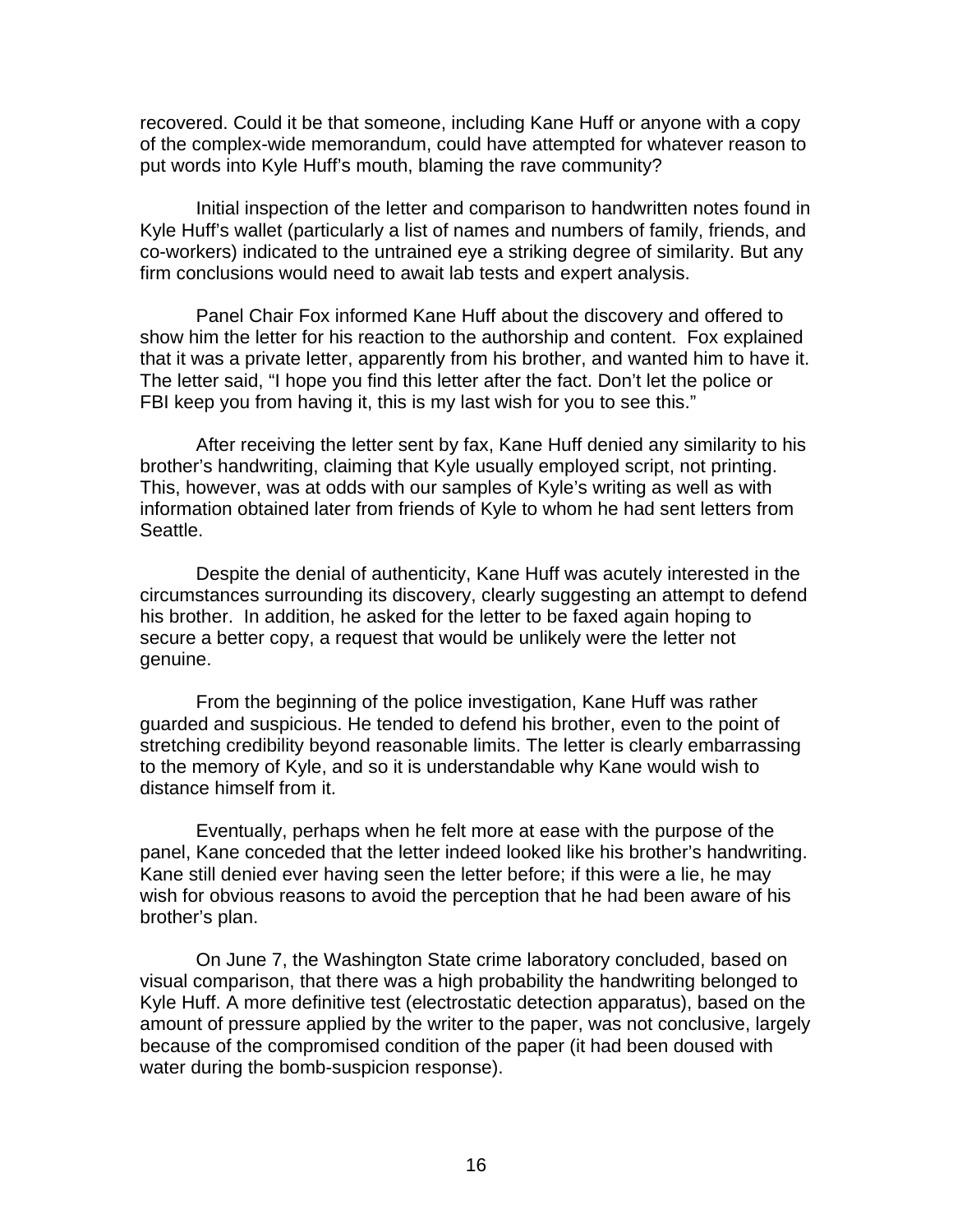How the letter ended up in the dumpster blocks away from the Huff apartment remains an open question. The dumpster is emptied on a weekly basis, and so the letter would have to have been placed in the receptacle just prior to its discovery and weeks after it was written. We learned from several sources that Kane traveled with friends back to Seattle at about that time to vacate his apartment and leave Seattle permanently. Thus, it is likely that the bag with the letter inside would have been discarded during the move. Whether Kane had ever in fact seen the letter before is unknown, but likely unimportant.

 The content of the letter was not a surprise to the members of the panel, given our prior hypothesis concerning Kyle Huff's disgust with the rave community. We would have been perplexed had the letter exposed hatred of gays, immigrants or minorities, since nothing in the evidence file or interviews indicated these types of issues.

 The evidence file did contain a police record regarding an altercation with an anti-racist group of skinheads in 2004 in Seattle. But this appears to have been little more than a barroom, alcohol-inspired scuffle of little significance. While the Huff computer indicated that he (or Kane) visited websites about hate groups, this may, as Kane explained, have occurred in reaction to the episode. No one close to Kyle recalled hostility toward anyone or any groups, nor did they recall any political fervor whatsoever. For the most part, he was unconcerned about politics and current events.

 We on the panel had hoped that Huff's letter would have remained private. Had it been a message to the police or to the media, there would be little objection ethically to its release. It was, however, a communication from one private individual to another, and we had hoped to respect that degree of privacy. We planned to comment on the letter, as an important piece of evidence, but not quote from it.

 Regrettably, word about the letter leaked to one news station, and shortly thereafter there was a demand from the media for its release. Since the Huff case was not active legally, the SPD decided not to resist and complied with the media request.

 With its contents made public, we can of course comment quite freely on the substance of the letter. It reflects paranoid thinking of a man with delusions of his important role in saving society, seeing himself as a revolutionary out to protect the word from evil. He felt "raped" by his interactions with ravers. While the tone of the letter is quite extreme and makes claims that are certainly invalid, there is some connection to reality in his words. In fact, we heard by e-mail and through phone conversations from some critics who see the rave lifestyle as unhealthy for the participants if not more generally for the social fabric. Fortunately, the views of the individuals who volunteered their anti-rave opinions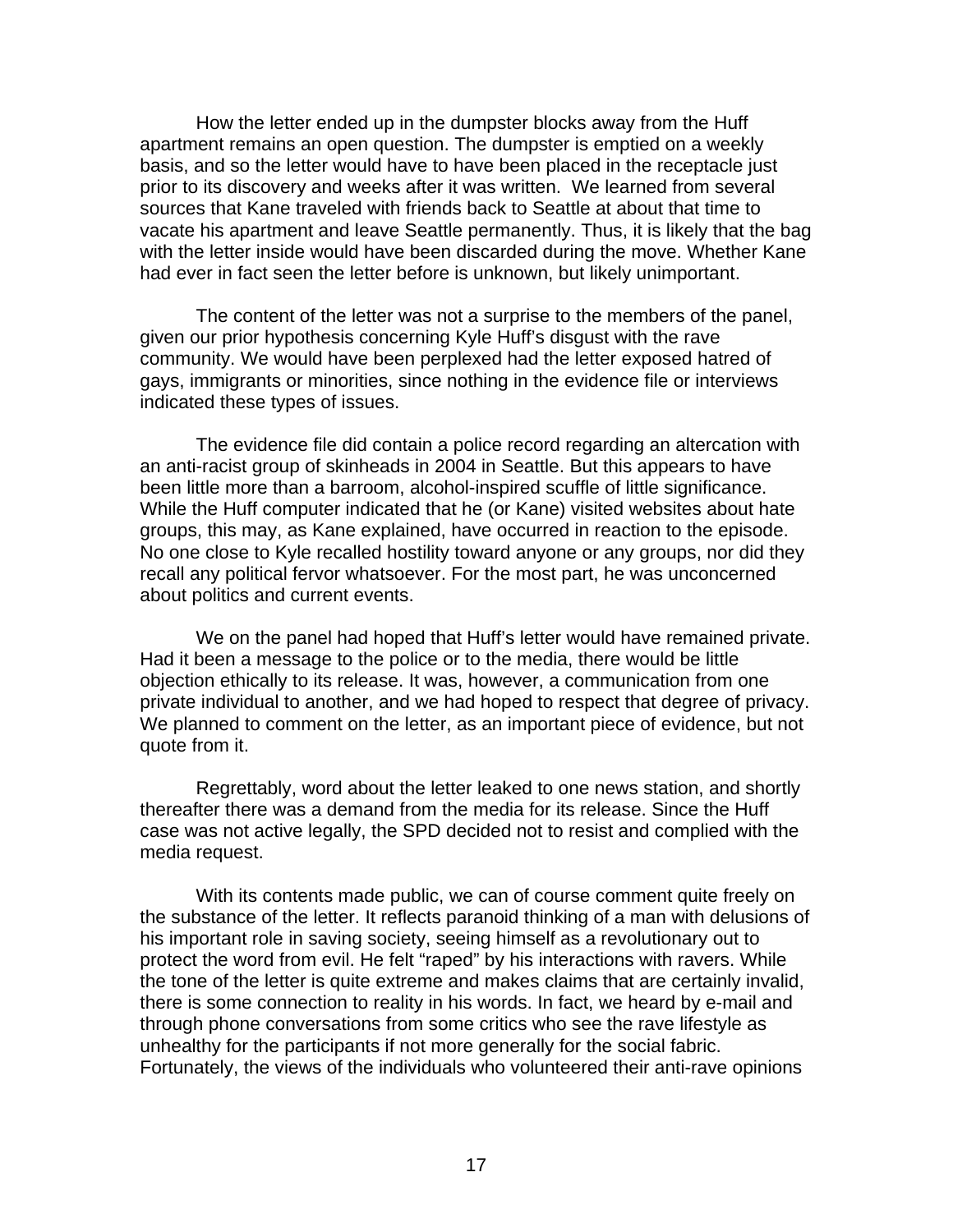are not as extreme as Huff's, although Huff's actions provided them much to exploit in advancing their position.

 It is not unusual for a mass killer to focus his own disenchantment upon a group of people, and suggest that mass murder is the right thing, the noble thing, a duty to squash the enemy. While there is little about the rave community that would account for Huff's personality deterioration in the months prior to the episode, there is much about it that could have prompted his anger.

### **Music, Video Games, Drugs and Other External Forces**

 It is not uncommon for rumors and unscientific theories to surface in the wake of an act that seems so inexplicable--conjectures concerning the influence of violence in movies, games or musical lyrics, the role of alcohol and prescription or recreational drugs, or psychiatric/behavioral disorders resulting from chemicals or even neurological abnormalities. People often seek simple answers even to perplexing questions.

 Almost without exception, these explanations are fruitless, as the road to mass murder is typically far more complex. Many early media reports, not to mention on-line blogs, focused on Kyle Huff's choice in music, particularly heavy metal, and lyrics associated with violence as well as violent video games and movies. While it is quite possible, if not probable, that he found inspiration in a song to inscribe NOW on sidewalks leading to the murder site and "Now kids now" in a suicide letter addressed to his twin brother, this would only have guided the form, but not the inspiration, for mass murder. In addition, while Kyle was known to enjoy horror films and video games, and in his unlimited free time he had lots of occasion to watch or play, there appears to be no clear causal connection, even with the zombie theme to the rave.

 Many of Huff's friends in Montana had hoped for a simple excuse, such as the possibility that drugs were used to spike his drink. Or perhaps there was some clearly identifiable reason (such as a brain tumor) to account for the aberrant and uncharacteristic behavior.

 Unfortunately, the self-inflicted gunshot wound prevented any examination of Huff's brain, and Federal/state HIPAA regulations prevent disclosure of toxicology and other medical information. Still, we see no compelling reason to embrace these explanations.

### **The Development of a Mass Killer**

Despite the popular appeal of simple and singular explanations for episodic violence--such as brain tumors, contaminants like lead poisoning, and the toxic nature of popular culture, panel members Fox and Levin have found in their studies of hundreds of mass murderers a consistent constellation of factors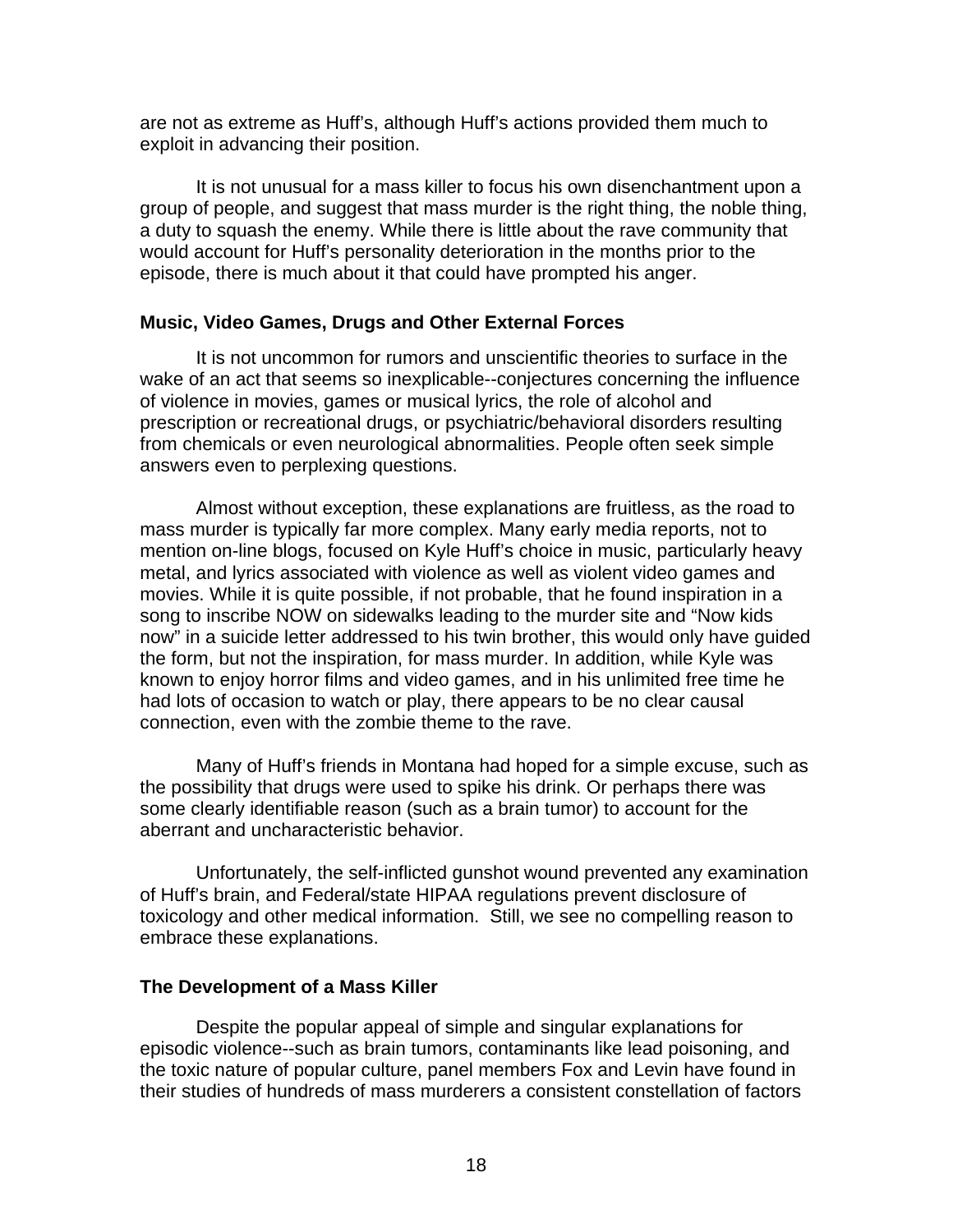that explain the development of the will to kill scores of innocent people. These factors cluster into three types: 1) predisposers (long-term and stable preconditions that become incorporated into the personality of the killer); 2) precipitants (short-term and acute triggers, i.e., catalysts); and 3) facilitators (conditions, usually situational, which increase the likelihood of a violent outburst but are not necessary to produce that response).

#### *Frustration*

 The impact of frustration or goal-blockage on aggressive behavior has been well-documented in the literature of the behavioral sciences. Individuals who suffer frustrating lives tend to be more hostile, angry and aggressive than those who are able to achieve their important objectives. In a classic study of incarcerated murderers, sociologist Stuart Palmer determined that convicted killers were significantly more likely than their brothers, who hadn't been convicted of a violent crime, to have suffered a variety of childhood frustrations. Specifically, murderers were more likely to have had physical disabilities, poor grades, few friends, abusive relationships, chronic illness, and low socioeconomic status.

 In a similar way, long-term frustration often plays an important role in the making of a mass murderer. Kyle Huff's life was a series of frustrations best characterized as just "hanging out." No one was able to identify any concrete goals in his life. He was unemployed, living with his brother. His interest in music did not materialize into a career choice, but only an occasional hobby of playing the drums. There was no history of any long-term relationships with women; he was not dating anyone. His one attempt to start a relationship a few months before the shootings was met with rejection despite his multiple phone calls that were not returned and flowers left at the young woman's door that were not acknowledged. The woman explained that Kyle was not her "type."

 The frustrations in Kyle's life may have started in his own family. His father, Willis S. Hough, served in the military and was assigned to Vietnam. It is believed he may have suffered from PTSD upon his return home. We do not know if he suffered depressive symptoms or how emotionally available he was to the twins. But Huff's parents divorced when the twins were entering their teen years, and his father later moved to Thailand.

 While they were students at Whitefish High School, Kyle and Kane looked and acted different from most of their classmates--they wore black leather coats, combat boots, and had long hair. Their style of dress, however, was not a concern, as it did not reflect obsession with violence.

Though hardly bullied or ridiculed to their face, they were never able to make their way into the mainstream, let alone the popular crowd. Neither Kyle nor Kane showed any interest in school-related clubs or sports, despite frequent attempts by coaches to involve these two large youngsters in football. Kyle and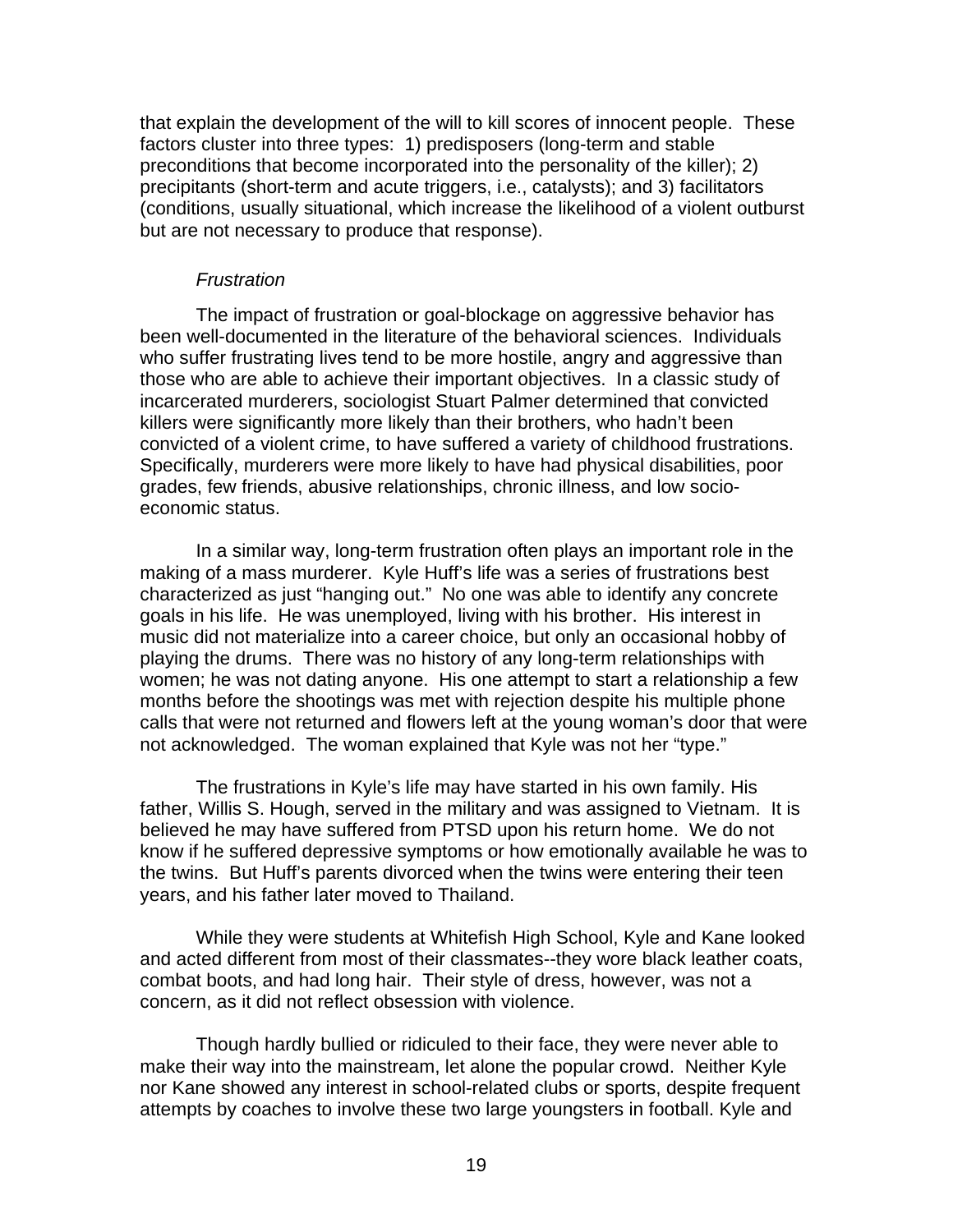Kane were identified as two of the three "least spirited people" in the school. Neither even submitted a photograph to their senior class yearbook.

 Neither of the Huff twins did well academically in high school; both ranked near the bottom of their graduating class. In 2002, however, Kane decided to relocate to Seattle to pursue additional education at a community college and to look for work. Kyle tagged along with his twin, but continued to show no interest in school or career.

 After moving to Seattle, Kyle's employment picture became more and more sporadic. He had been working, off and on (but mostly off), as a pizza deliveryman, but was unemployed at the time he went on his deadly rampage. He had worked briefly delivering for two nearby pizza shops. Two years before that, he was employed for a few days at another pizza chain close to his apartment. With every lost job, he likely became more and more frustrated. Kyle's attention span at work was consistently short. When frustrated, angry or upset, he just walked off the job rather than tell someone.

 Kyle's relationship with his brother was profoundly ambivalent. On the one hand, the twins had an unusually intimate personal relationship. Their high school friends described them as inseparable. Most friends in Montana indicated that Kyle and Kane were always together--like two peas in a pod.

 More recently, over their four and one-half years living in Seattle, Kyle apparently depended on his twin brother for companionship and emotional support. But Kane may also have been a source of frustration for Kyle, who never seemed to be able to match his twin brother's level of success, whatever the measure. Kane graduated from North Seattle Community College; Kyle never attended college. Kane had frequent relationships with women after high school; Kyle did not. His inability to be comfortable with women apparently continued into adulthood with his move to Seattle. Huff told several friends in Montana that he was learning to play the drums, but he also made clear that there was no girlfriend in the picture.

 Frustration with life comes through in Kyle's suicide note to Kane when he wrote, "this is something I have to do…kids like me and you are seriously dying over this shit." Actually, the suicide note reveals not only his frustration, but paranoia and blame, depression and disorganized thinking.

### *Precipitants*

 In most mass killings, it is possible to identify an event or two that serve to precipitate the slaughter. In family annihilations, the catalyst is usually a profound financial loss and/or a nasty separation or divorce. A husband-father loses his job and/or battles with his spouse about her absence from the relationship as well as custody of their children. In workplace mass murder, the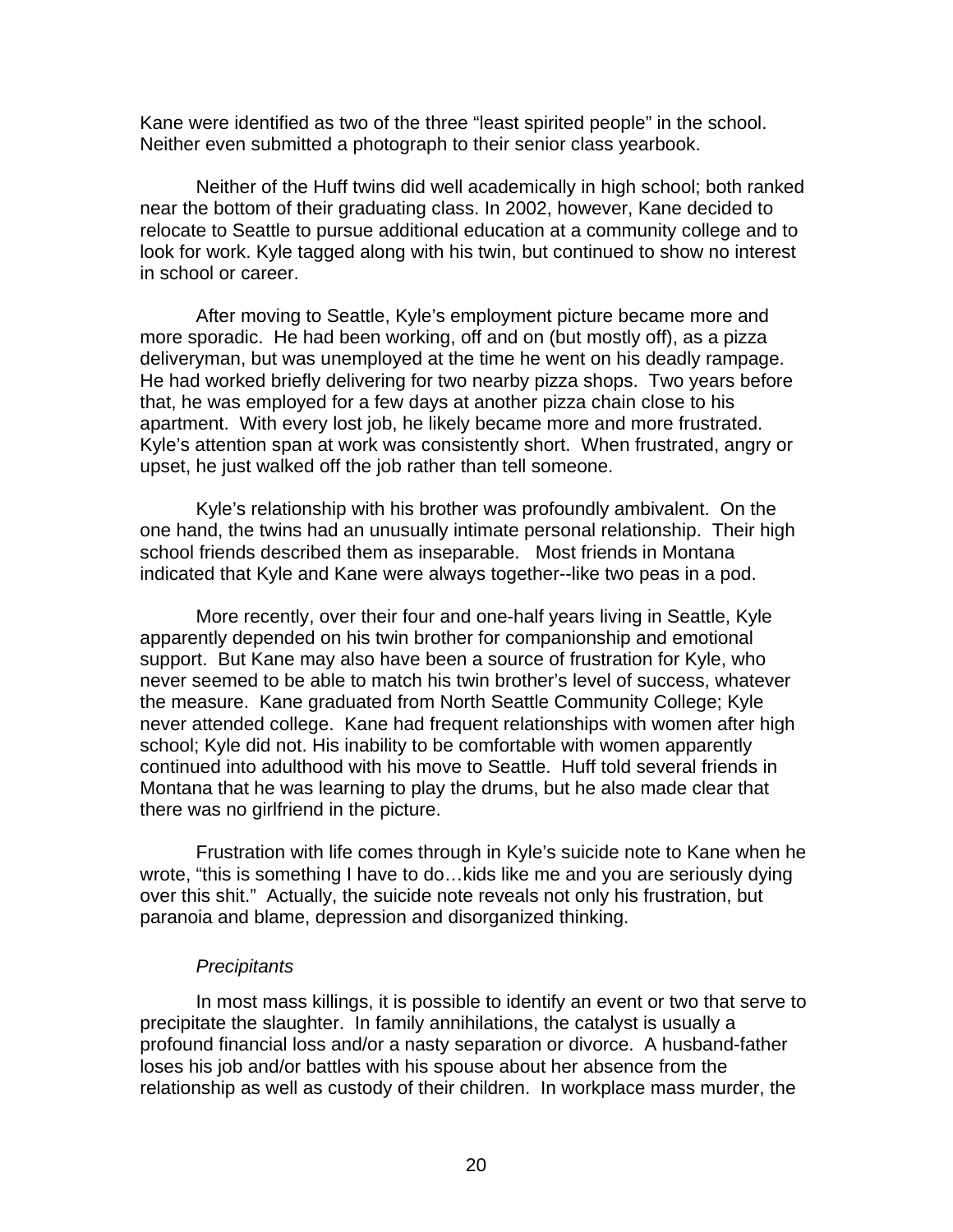triggering event typically takes the form of being terminated by a boss or supervisor regarded as unfair and unsympathetic.

 In more public mass killings--for example in shopping malls, on college campuses, or in other large gatherings of acquaintances or strangers--the precipitants do not always come clearly to light. In part, the ambiguity may indicate the presence of serious forms of mental illness--profound depression or psychosis--in the perpetrator. He may carry the catalyst in his mind, even though it has only a tenuous connection with his everyday experiences. Although the police were unable to locate any record that Kyle Huff had been treated for mental illness or had taken a psychiatric medication, it is still more than likely that Huff was severely depressed and even somewhat delusional at the time he committed the mass murder.

 One of the long-term precipitants in Kyle Huff's rampage may have occurred in 2002 back home in Whitefish, when one of his high-school classmates and friends shot to death his parents and himself. Kyle and his brother Kane had been out drinking with the troubled friend on the evening that his murder-suicide occurred and were uncomfortable with his bizarre behavior- reportedly he even talked about what it would be like to kill. Following the tragedy, the twins and their other friends discussed the perpetrator's long struggle with mental illness, but there is no indication that either brother received any type of mental health intervention regarding this incident. It is possible that the murder-suicide provided a model for Kyle Huff's search for a solution to his own personal problems.

 Conceivably, as suggested by a biker who claims to have intimate knowledge of Kyle Huff's victims, the proximate catalyst igniting the killer's anger occurred long before his rampage. The biker-informant asserts that Kyle had previously attended raves and was publicly humiliated and ridiculed by some of the younger attendees. According to this view, ravers laughed at him because of his age, his shyness, his conventional clothing, and his hulking physical appearance. To these "hippies," Kyle was not young enough, not cool enough, not funny enough, not trendy enough. He didn't take their drugs, appreciate their music and dances, nor did he engage in their forms of deviant sex. Even among ravers noted for tolerance and acceptance, Kyle was an outsider, someone who did not fit into the crowd.

 It was not possible to confirm any such interactions between Kyle Huff and members of the rave community. Yet, in light of the prevailing style of behavior among many ravers, which differed considerably from Huff's, he may have indeed felt awkward, regardless of whether or not he was purposely made to feel that way.

 At the "Better Off Undead" party at the Capitol Hill Arts Center, Huff again stood on the sidelines, drinking beer and engaging in some conversation, but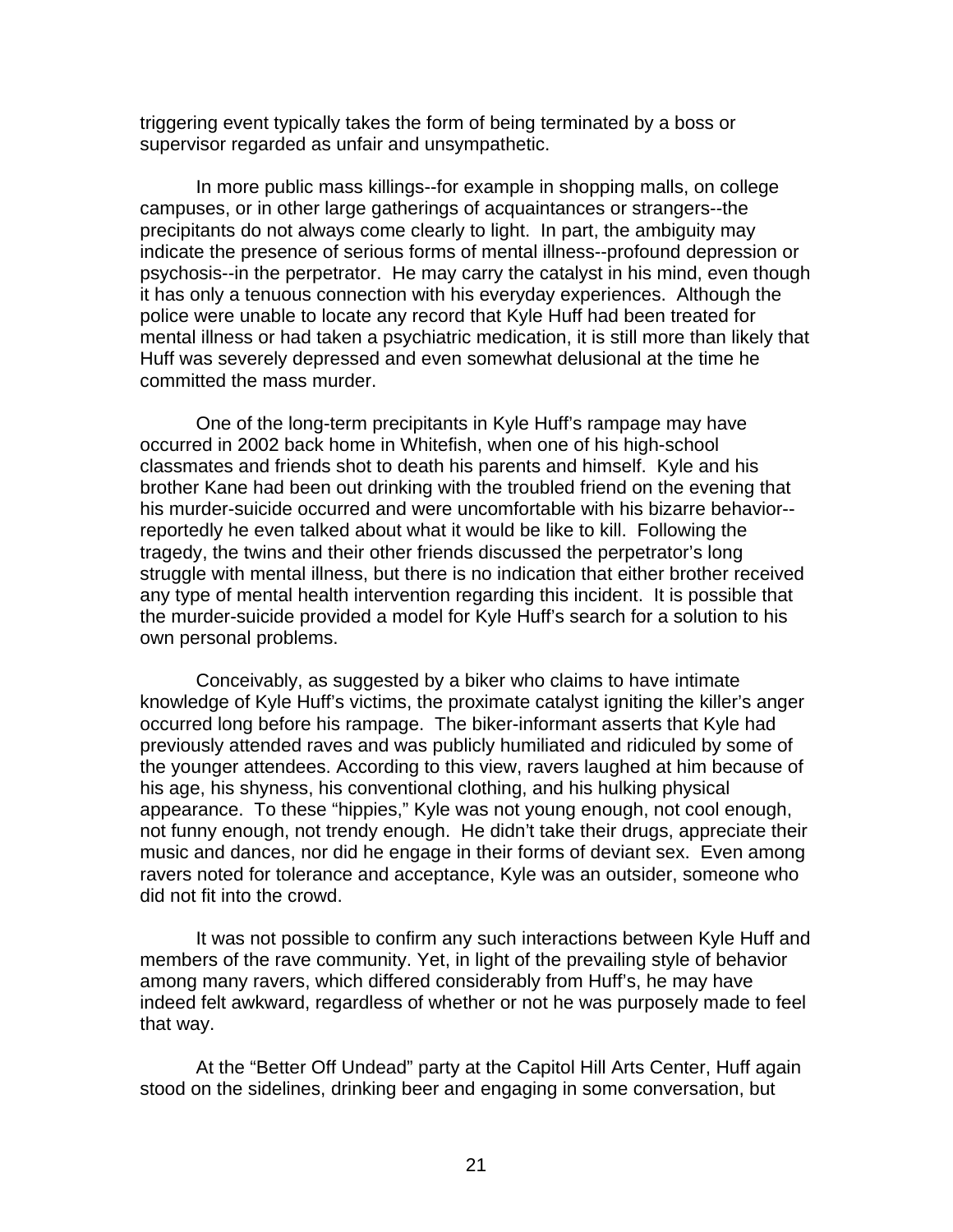never dancing. One seventeen-year-old girl, who began attending raves a year earlier because of her lack of friends in high school, told a reporter that she noticed Huff at the rave. Arms folded, he was standing by himself against a wall. When she asked him "Is there anything wrong?" and offered her assistance, Huff turned his head, looked her in the eyes, and just said, "Thank you."

 Then Huff attended the after-rave party on East Republican Street. According to the biker-informant, he was given an invitation only because he was an easy target for his hosts' humiliating remarks. They were looking to have a little fun at Kyle's expense.

 Whether the biker's version of motivation is true or not, one of the organizers of the after-party on Capitol Hill told a Seattle police detective that he had invited Huff because it would be entertaining to have someone like Huff at the party: exactly who would find it entertaining remains open to interpretation.

 Several of the house residents and friends frequently assumed clown characters and had fun playing or goofing on people in an activity they termed "chicken head." There is no evidence, of course, that Huff was actually mistreated in any way. However, if he were indeed made to feel different, his response, given his existing attitude about raves and ravers, would be explosive.

 At the after-party, Huff acted reservedly, and he drank beer from a bottle rather than from the keg. He stood alone silently by the refrigerator. Another young man told reporters that Huff said very little but listened intently to other people's conversations. When he walked by, Kyle asked him suspiciously on three or four occasions, "What's going on here? What's really going on?"

### *Externalization of Responsibility*

 Most mass murderers affix the blame for their personal problems on other people. Otherwise, they would take their own lives, but not the lives of others. Because they consider life to be miserable, they seek to commit suicide. But before doing so, they set out to kill those individuals they regard as the source of their miseries.

 It is not unusual for mass murderers to write in a letter or note an explanation for their impending actions. They often see themselves as the victim who is going to try to right some wrong or battle some evil force.

 In his suicide note, Kyle tries to explain to his twin brother the motivation for his deadly rampage. He sees the responsibility for his killing spree in the behavior of his victims. Kyle suggests that hippies seek to impose "a world of sex" that is unacceptable to him. He would never be able to tolerate, let alone participate in, what he regarded as their immoral exhibitionist sexual orgies. But even worse, Kyle implied in an apparently paranoid accusation that the hippies "are raping us." They had flaunted their sexual relations in order to make him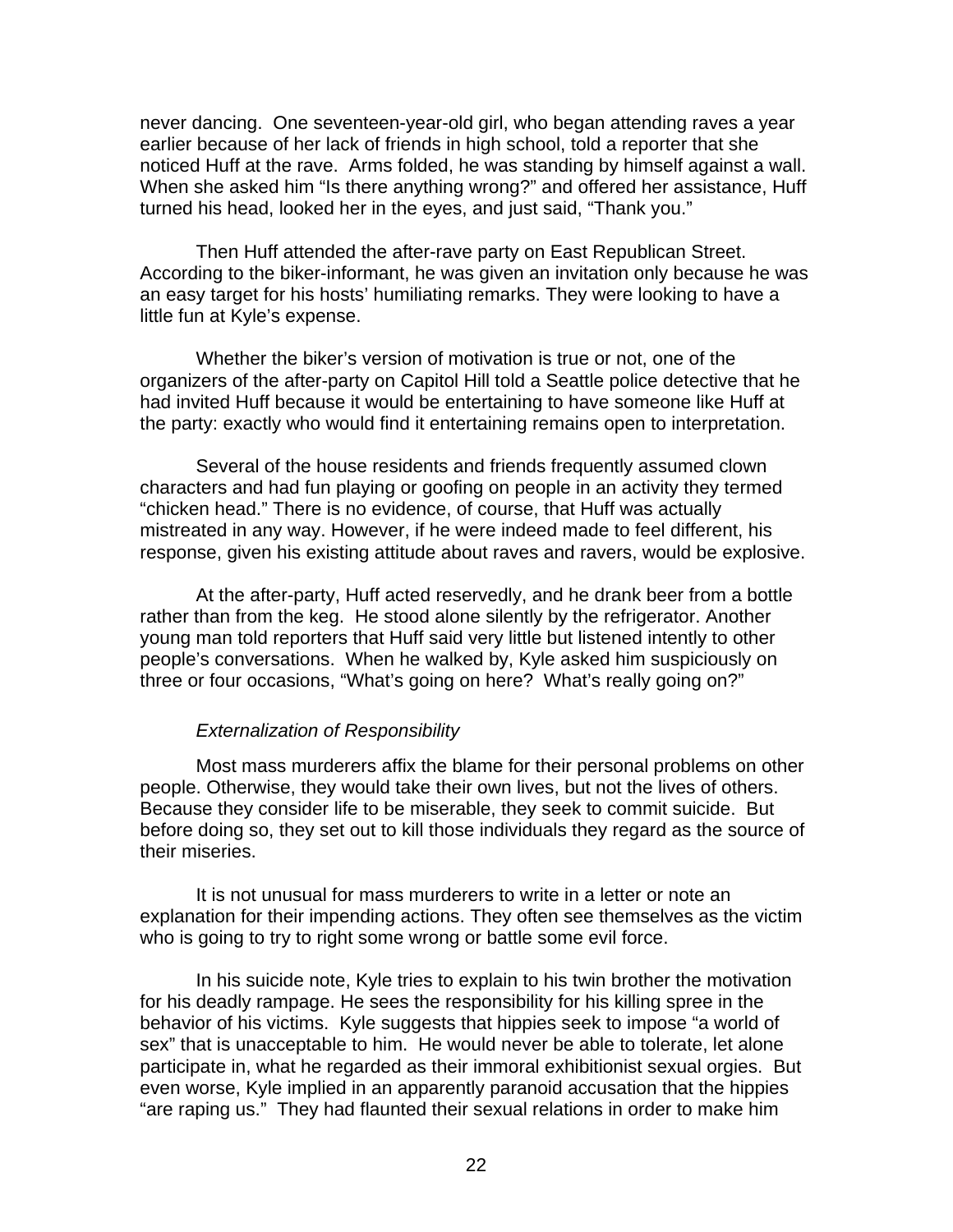"freak out." Their public displays were meant to cause him discomfort and embarrassment, to cause him to feel annoyed and rejected. Kyle's use of the word "rape" may have more than a figurative meaning: He might also have believed that ravers had attempted to involve him in unwanted sex.

 Huff blamed the "hippies and sex" for what he regarded as the sorry state of the world. He wrote to his brother that kids (including himself and his brother) were seriously dying because of this. He hated this world of sex that they (the hippies) were striving to make and called for a revolution. He believed the things being done by the group could not be ignored. Moreover, he felt that the situation would worsen, requiring him to do something "now."

 Whatever his initial attraction to raves, whether it was the music or a potential source of friendship, Kyle Huff soon came to perceive the rave culture and climate as dangerous and evil. Becoming increasingly isolated and withdrawn in his final days, he apparently focused more and more on his own despair, anger, and hostility squarely on the rave scene. The ravers became the scapegoat for every bad thing in his life. With little else going on for him and much free time to contemplate good and evil, Huff saw himself as a hero--a revolutionary--who would take one small step defeating the evil force.

#### *Isolation*

A recent study conducted by researchers at Duke University and the University of Arizona suggests that Americans have become more and more isolated over the last few decades. Based on interviews with nearly 1500 American adults, the researchers suggest that adults have fewer friends they can talk with about the most important subjects in their lives. About one-quarter have no close confidantes at all. Using the metaphoric image "bowling alone," Robert Putnam, a public policy professor at Harvard, has similarly highlighted the increasing decline of community support in our society.

 Actually, not every location in American society is equally prone to the eclipse of community. There are some cities--for example, Seattle, as well as San Francisco, Miami, Chicago, Houston, and Fairbanks--where countless Americans have relocated for the sake of a new beginning or a last resort. In their new place of residence, they find an abundance of strangers and an absence of support systems. Having left their family and friends back home, perhaps thousands of miles away, the newcomers have few, if any, sources of encouragement, support, and guidance.

 Most mass killers are socially isolated, consistent with the popular "loner" stereotype. They either live by themselves or, if residing with friends or family, they do not typically share their problems and frustration. For one or another reason, they are withdrawn or reclusive and feel they have no place to turn when they get into trouble.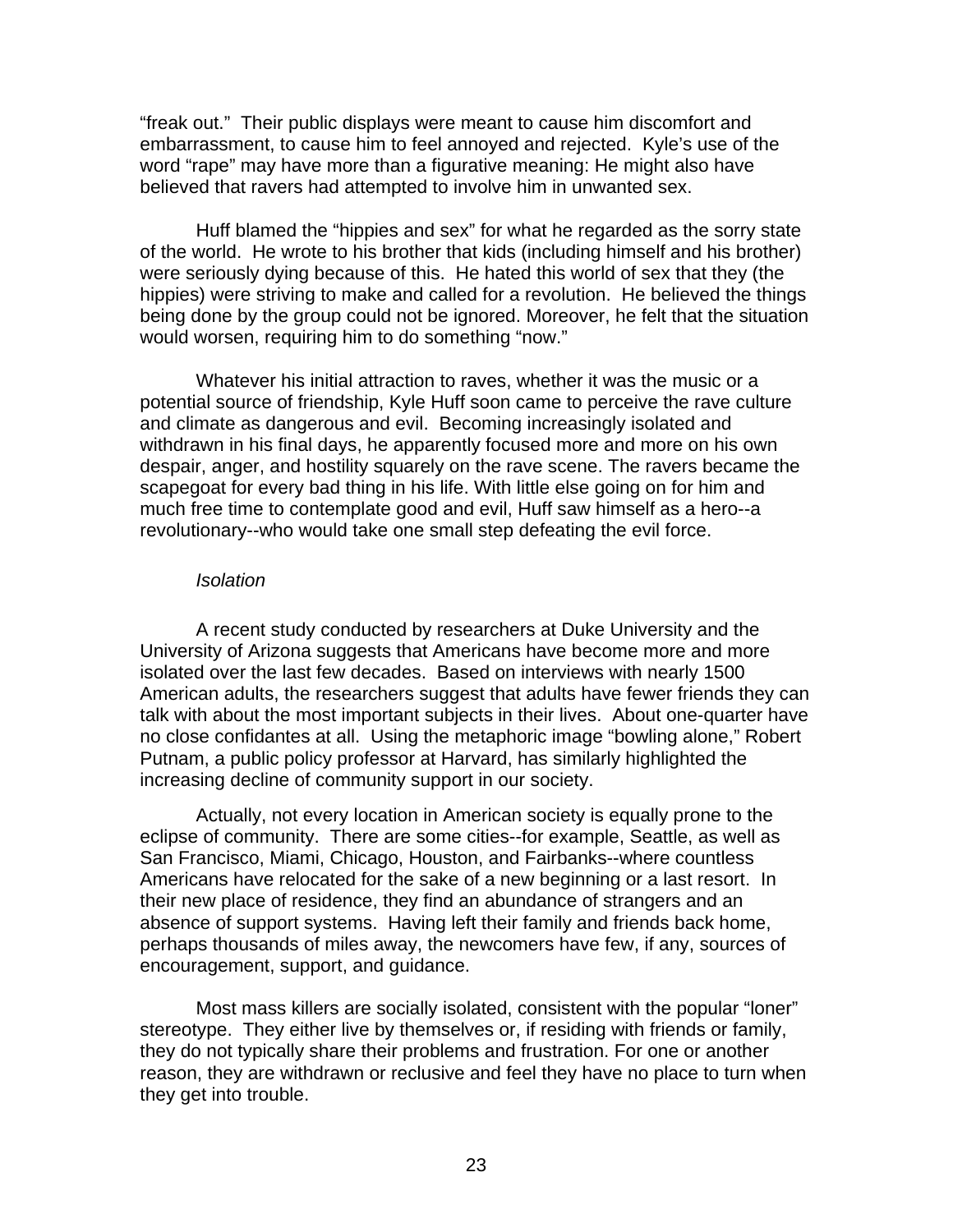Kyle Huff had long been regarded as an outsider. Going to high school in Whitefish, Montana, he never bothered to join any student clubs or organizations. According to a fellow graduate of the class of 1996, Kyle and his twin brother were far from popular students. Whitefish High School was filled with cliques, and the twins did not fit in. It isn't that Kyle and Kane were bullied or harassed, because they reportedly were not. Their large size--6 foot 5 and 270 pounds- was protective. But they were apparently ignored by most of their schoolmates, with the exception of a few students who themselves enjoyed little popularity with their schoolmates.

 Of course, while still living in Whitefish, Kyle had a small cadre of friends and family members to give him encouragement and support. But his isolation seemed to grow exponentially when Huff moved from his Montana home to a third-floor apartment in Seattle.

 In Seattle, it appears that Huff had no significant girlfriends and no close personal relationships apart from his identical twin. In Seattle, he was isolated from his friends in Montana and lacking in work associates, as he was often unemployed. His daily schedule was described as searching the Web at home, playing his drums from 4-6 pm, and listening to heavy metal music. At night, he would wander through bars and clubs, either alone or accompanied by his brother Kane. Even at raves--in a setting where acceptance is often cited as a major virtue--he was described as a wallflower who stood at the side of the room as the music played and ravers danced.

 No one really knew the very troubled and depressed side of Kyle Huff. All people interviewed, including his mother and his brother, were genuinely shocked by news of the mass murder. People did not pay much attention to Kyle's isolation. To the contrary, reports from his friends consistently reflected a kind, sensitive young man who, however, was fairly listless and directionless.

 Friends reported that he was unhappy in Seattle. Clearly, he was a fish out of Whitefish; his sense of isolation and loneliness would become acute after having spent several months back home in Fall 2005.

 Isolated in his Seattle apartment, Kyle had no one with whom to share his frustrations as well as his increasingly bizarre point of view about the rave community. Although his twin was frequently around, the brothers were not particularly known for being expressive.

 It has been speculated that there could also have been some resentment brewing between the twins, making it less likely that Kyle would have confided in his brother. Kyle was living where he was not happy because of Kane's decision to relocate there for college and work. Kane may have appeared fed up with his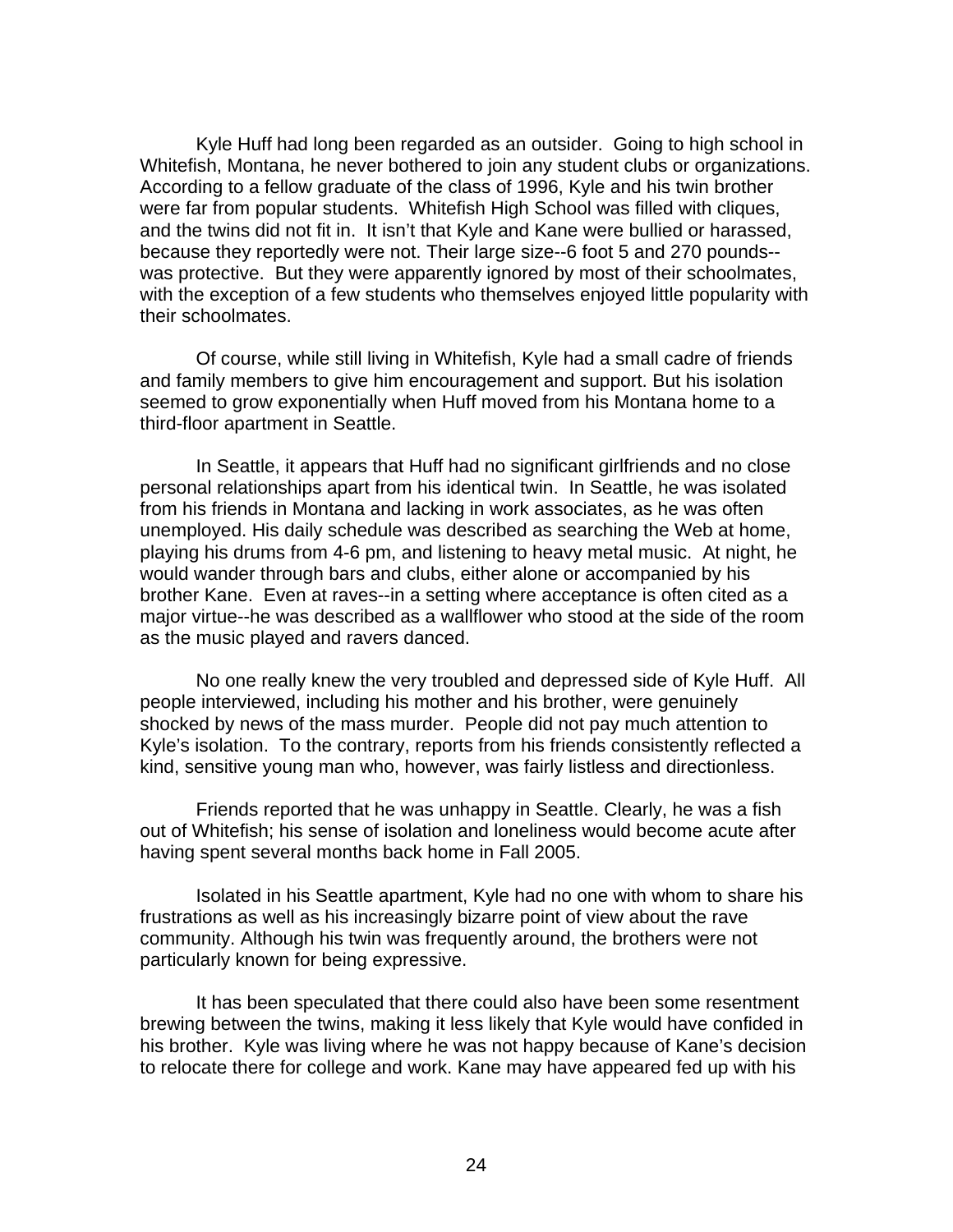brother's lack of pulling his own weight, depending on him and their mother for economic support.

### *Access to Firearms*

 A semi-automatic firearm is the weapon of choice for someone who selectively seeks to commit a mass murder. Most mass killers have training in and access to guns--they might go hunting, be military veterans, engage in target shooting, or work in a field of security. They may not understand how to use explosives in an effective manner, and regard bombs of various kinds as more appropriate for indiscriminately eliminating a large number of people, without regard for who they are as individuals.

 Kyle Huff was much more selective in his choice of targets. Huff might have attacked earlier in the evening, while he attended the "Better Off Undead" rave, where large numbers of young ravers were dancing, drinking, and drugging; however, the level of security and the nearby police presence would have deterred him, at least for a while.

 Instead, he waited to execute a much smaller number of individuals at the after-party to which he had been invited. His victims and potential victims in the house on Capitol Hill were apparently those "hippies" he singled out as responsible for corrupting the world with their public displays of sexuality and their indifferent, if not harassing, reaction to his presence.

 Huff's assault was premeditated and well-planned. Indeed, Huff came prepared to wage war on his enemies. He was methodical and deliberate. When the police later examined the killer's truck, parked one block south of the crime scene, they discovered a Bushmaster semi-automatic assault rifle and hundreds of rounds of ammunition. But the weapons Huff used to carry out his massacre were a 12-gauge pistol-grip Winchester pump shotgun and a ..40-caliber semiautomatic Ruger handgun, both of which he carried into the house along with 300 rounds of ammunition stuffed into a black canvas bag.

 These were the same firearms that an intoxicated Kyle Huff had used in July 2000 in his Montana hometown to shoot the statue of a moose outside of a bed and breakfast in what many Whitefish residents regarded as a silly prank. In that episode, Huff was arrested by the local police on a felony charge of criminal mischief but, in a plea bargain, eventually plead guilty to a misdemeanor--the vandalism of an artwork moose--for which he paid a fine of \$761 and was asked to write a letter of apology to the sculptor. Because the charge against him was reduced from a felony to a misdemeanor, Huff was not barred from possessing firearms.

 Like many other mass killers, he had very little by way of a criminal record or a psychiatric history to serve as a warning sign for his subsequent killing spree. The moose shooting likely was a mere prank in which he took the fall for a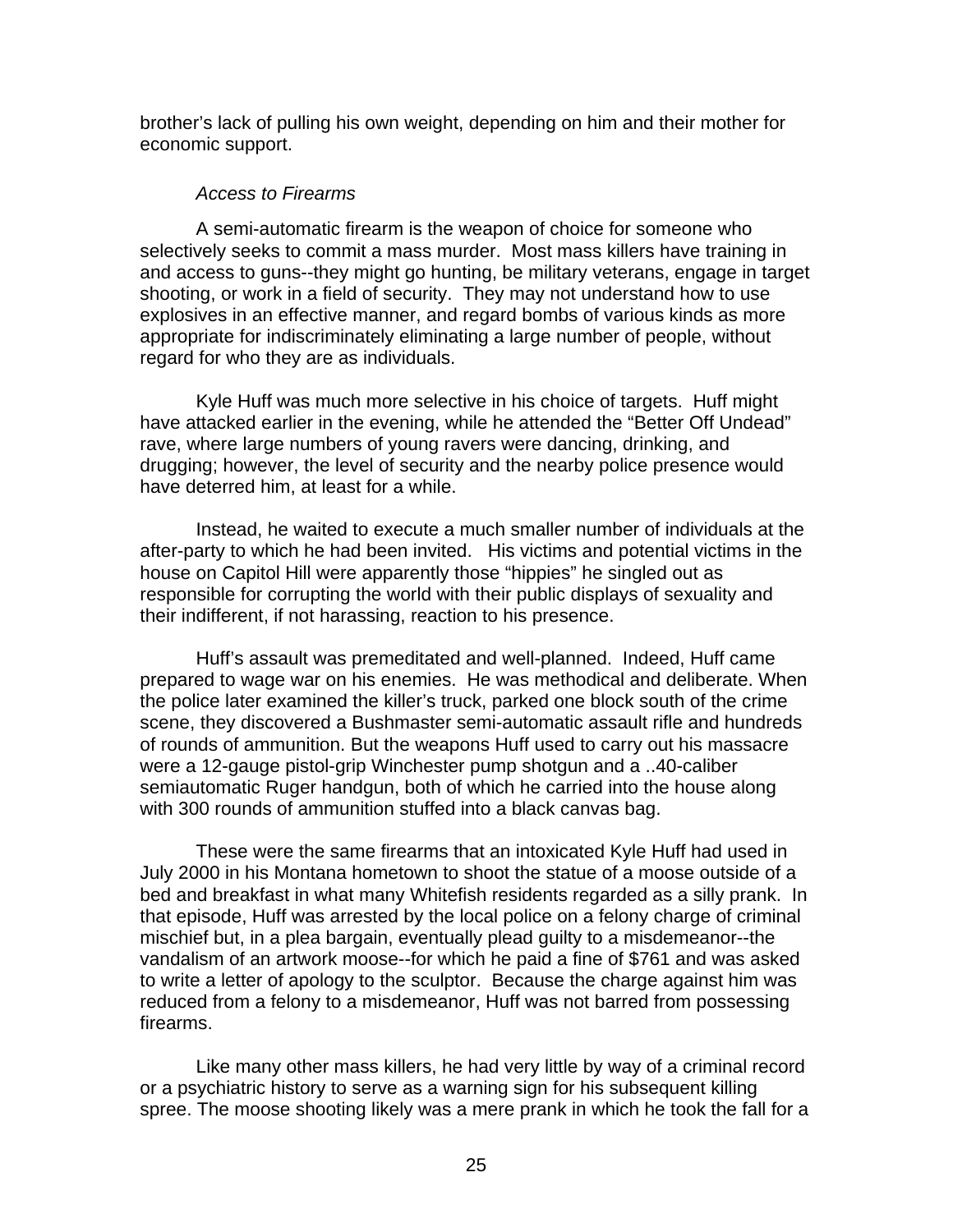number of others who apparently were involved. As a loyal friend, Kyle Huff took credit and the blame, never ratting on his Whitefish friends.

 While living in Montana, Kyle and his brother would occasionally go hunting and target practice. Actually, Kyle was not so much a fan of hunting as he was of guns per se--he had a fascination with firearms, according to friends. Even though he lacked a deep interest in hunting, he saw his weapons as means of resolving his deep-felt grudge against rave culture.

## **Recent Change**

 Unlike many cases of mass murder in which a single event (loss of job or a relationship) stands out as the catalyst, in Huff's case there was none. Rather, there appears to have been a slow decline in his coping skills.

 In the fall of 2005, while back in Montana for a few months, Kyle Huff showed subtle signs of change. Ordinarily a dedicated and kind-hearted companion to a high school friend who years earlier had become schizophrenic, Kyle Huff, on more than one occasion, uncharacteristically blew off plans to visit his friend, without even a call to cancel.

 Back in Seattle and again unemployed early in 2006, Kyle Huff was increasingly cut off from people and increasingly desperate for friendship and companionship. He virtually begged one woman whom he had met outside a bar to hang with him and be his friend; she wasn't interested and did not return his calls. Even his brother Kane, despite insistence that there were no signs of trouble or dangerousness, did eventually concede that Kyle had grown more withdrawn than usual in the weeks leading up to the shooting. If nothing else, he was withdrawing into his personal fixation with the evils of rave.

## **Warning Signs**

 It is commonplace in the aftermath of senseless tragedies like the Capitol Hill massacre to wonder if there had been warning signs--obvious or subtle--that were missed, and if, with intervention, the tragedy could have been averted. It is often true that warning signs surface in the investigative post-mortem. But they tend only to become clear with 20/20 hindsight.

 In Huff's case, there appear to have been no such clear-cut signs. His mother, brother, and many close friends have been unable to recall even, with hindsight, any indication that violence was on the horizon. It is possible, if not probable, that some may be in denial out of fear of blame and ridicule or just to preserve a positive memory. But the characterization of Kyle as quiet, shy, but pleasant and kind was consistent, even among acquaintances with no reason to conceal.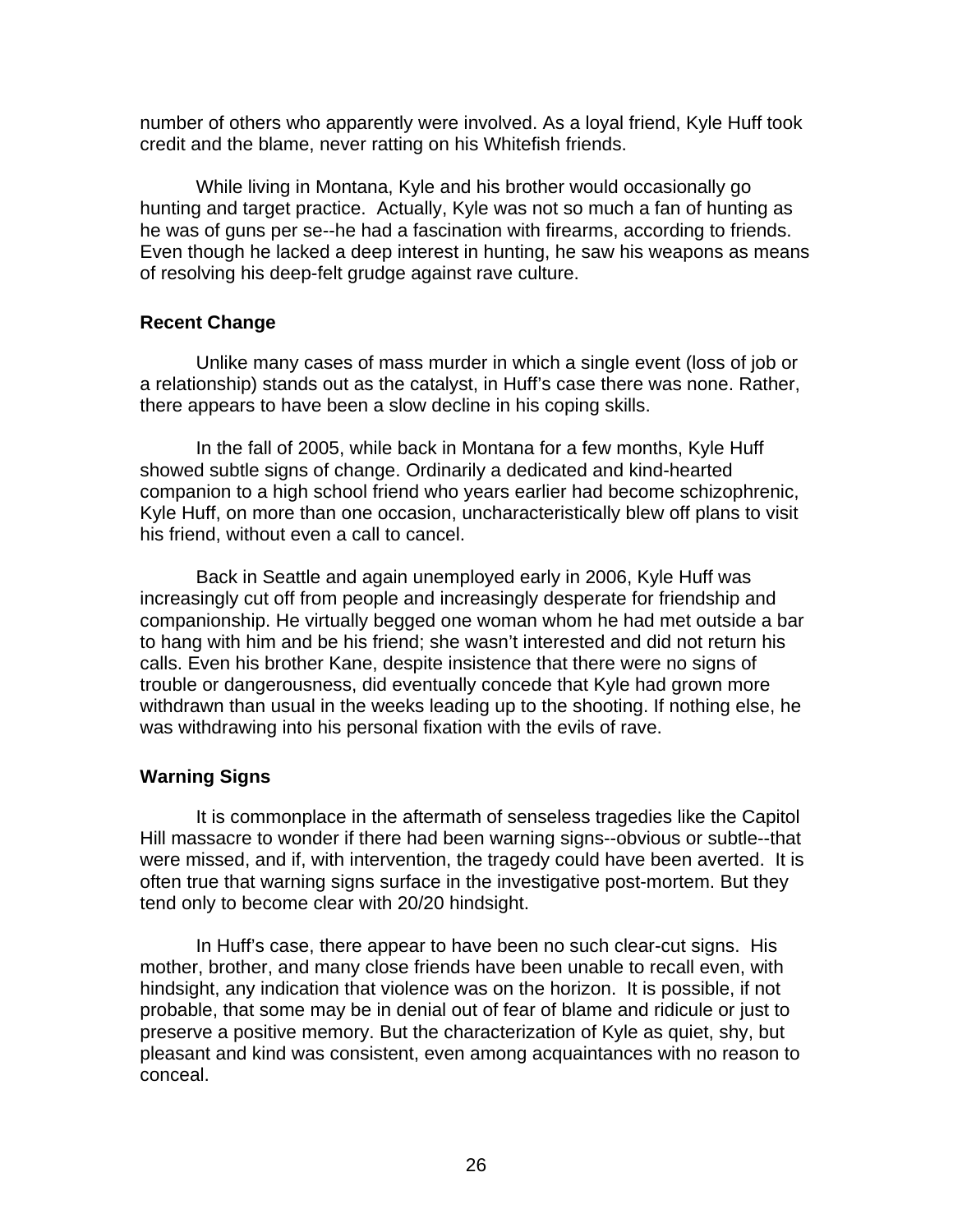This does not mean that there are not important lessons that may ultimately reduce the likelihood of mass murder or at least and more likely enhance the well-being of others who walk in Kyle Huff's shoes. Part of the problem of identifying a mass killer before he strikes involves the inability of human beings generally to recognize the destructive tendencies of psychologically vulnerable individuals. We simply don't see it coming--suicide, murder, rape, torture, massacre, or the like. It may therefore be more effective to focus instead on the warning signs of mental illnesses associated with destructive behavior.

Kyle's murderous outburst may not have been predictable, but his isolation, frustration, and depression probably were. Most people who are isolated, frustrated, and depressed don't kill themselves or others; but most people who kill themselves or others are isolated, frustrated, and depressed. Especially in cities like Seattle, where transience has become a way of life, we need to provide easy access to professional counseling not only for children, but also for young adults who are in trouble psychologically. As a result, we can surely improve the quality of life for many potential Kyle Huffs who are left to struggle alone. In the process, we might also prevent another tragedy like the one on East Republican Street.

### **Recovery and Reform**

The March 25<sup>th</sup> Capitol Hill massace sent shock waves though the city of Seattle, prompting questions about who the assailant was and why he would murder innocent young men and women who appeared to have welcomed him into their fold.

It is not by accident that one of the first documented raves held in Seattle in the late 1990s was called PLUR, for "Peace, Love, Unity and Respect," some of the elements central to the early rave scene of the 1980s in the United Kingdom where the rave movement began. Acceptance, openness and positivity are tenets of the rave culture today, which may explain the shock, disbelief, fear and sense of betrayal that was expressed in media interviews with young people active in the Seattle rave community. Clearly this brutal act has an impact on all the citizens of Seattle, who must wonder how this kind of massacre can occur in a place that prides itself on its diversity, progressive government, and safe neighborhoods. Several questions reverberate throughout the region: How could this have happened here? How will this affect those who lost loved ones? How will it affect the youth who survived?

In the literature of recovery from natural disasters, such as hurricanes or earthquakes, experts tell us that no one who has experienced the disaster is untouched by it. This is similarly true of man-made disaster. Of the hundreds who gathered outside the home for an interfaith prayer service on East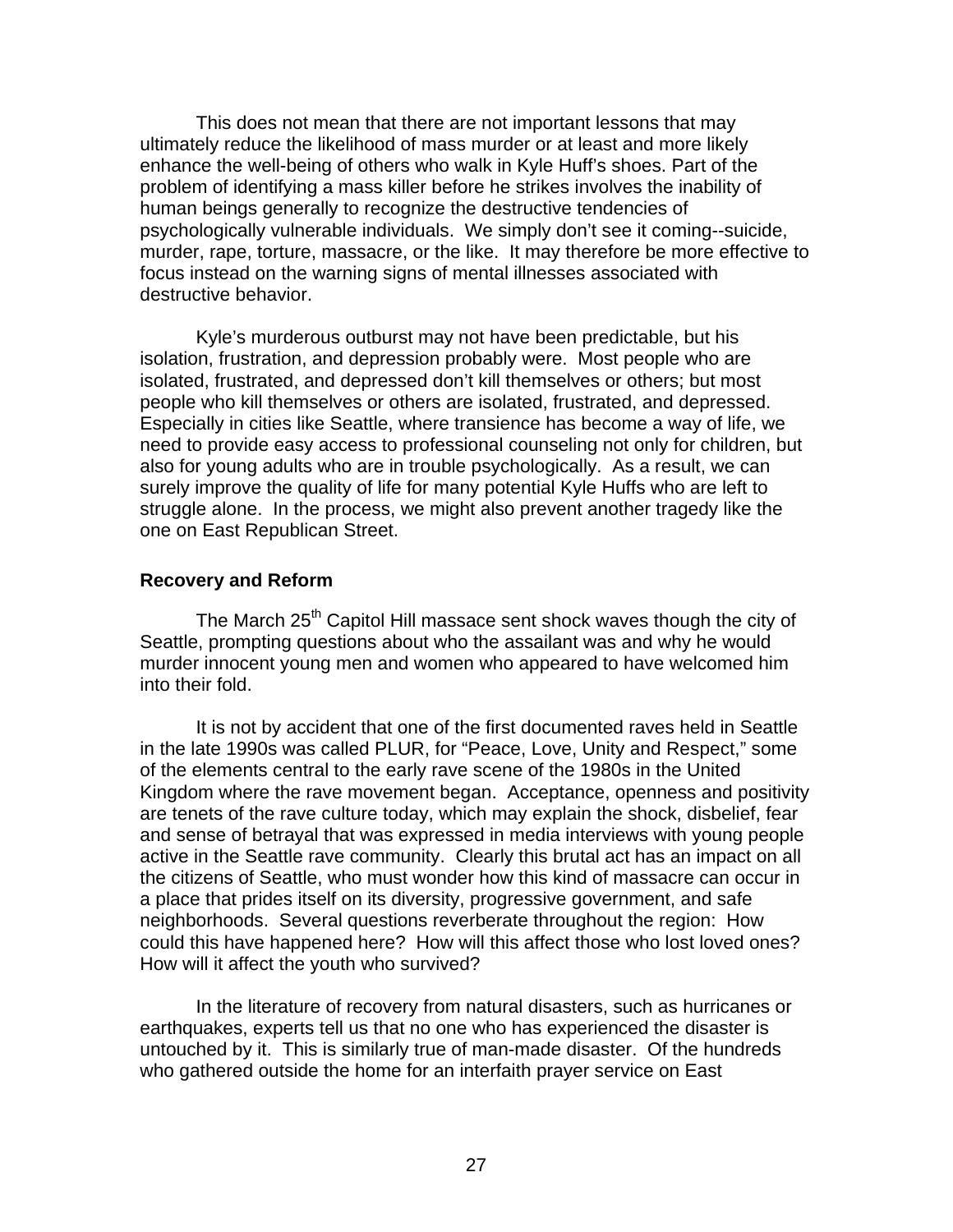Republican Street in late March, people of all ages stood together to mourn as loved ones of the victims or as caring, sympathetic members of the community.

In addition to the profound grief and the life-wrenching challenges the families of the deceased must face, terror can wreak havoc on the survivors at the scene--physically, emotionally, cognitively and spiritually. Those most at risk for long term effects of traumatic stress are those who knew the victims, had previous interactions with the perpetrator, or were eyewitnesses to the shootings. Members of the rave community who could have been at the scene, but happened not to be, could also suffer emotional distress. During the first few months after a homicide, it is normal to experience nightmares, disrupted sleep, intrusive thoughts or images related to the murders.

Exposure to interpersonal violence, homicide, traumatic death and injury can create some of the most severe physical and psychological reactions. For youth who witnessed this event, there can be significant responses related to fears of ongoing threat to their safety. They may feel vulnerable outside their homes or experience a roller-coaster range of emotions and reactions to the slightest sounds. They may begin to question their personal stability and be hyper-alert to any change in the environment that suggests that the same thing could happen again. Young people can be deeply scarred by such a terrifying event. If symptoms persist for months, treatment is strongly indicated. Some studies have shown that adolescents and young adults exposed to acts of mass violence are more at risk for a range of anxiety disorders, posttraumatic stress disorder (PTSD), and depression.

Severe traumas, such as a brutal homicide, have a detrimental effect on interpersonal relationships. Symptoms of PTSD can be disturbing and disruptive to normal daily routines and interactions, including sudden angry outbursts toward friends and family, social isolation, and loss of pleasure in daily life. Untreated, PTSD and depression can negatively affect a youth's otherwise normal growth and development.

In the aftermath of violence, youth are also more at risk for engaging in risk-taking behaviors, substance abuse, and school and job failure. These risk factors are increased if the young person has had previous experience with community or domestic violence. Some studies suggest that untreated trauma leads to more serious health risks and behaviors, such as obesity and substance abuse as victims develop into mature adults.

In the immediate aftermath of March 25, Seattle was fortunate to have the Harborview Child Traumatic Stress Program, a nationally recognized trauma center directed by Lucy Berliner, MSW, provide crucial crisis counseling. Interventions focused on mental health education and trauma may need to be made available to young people who continue to experience traumatic stress, fear, anxiety, and social and emotional disorganization. This agency and others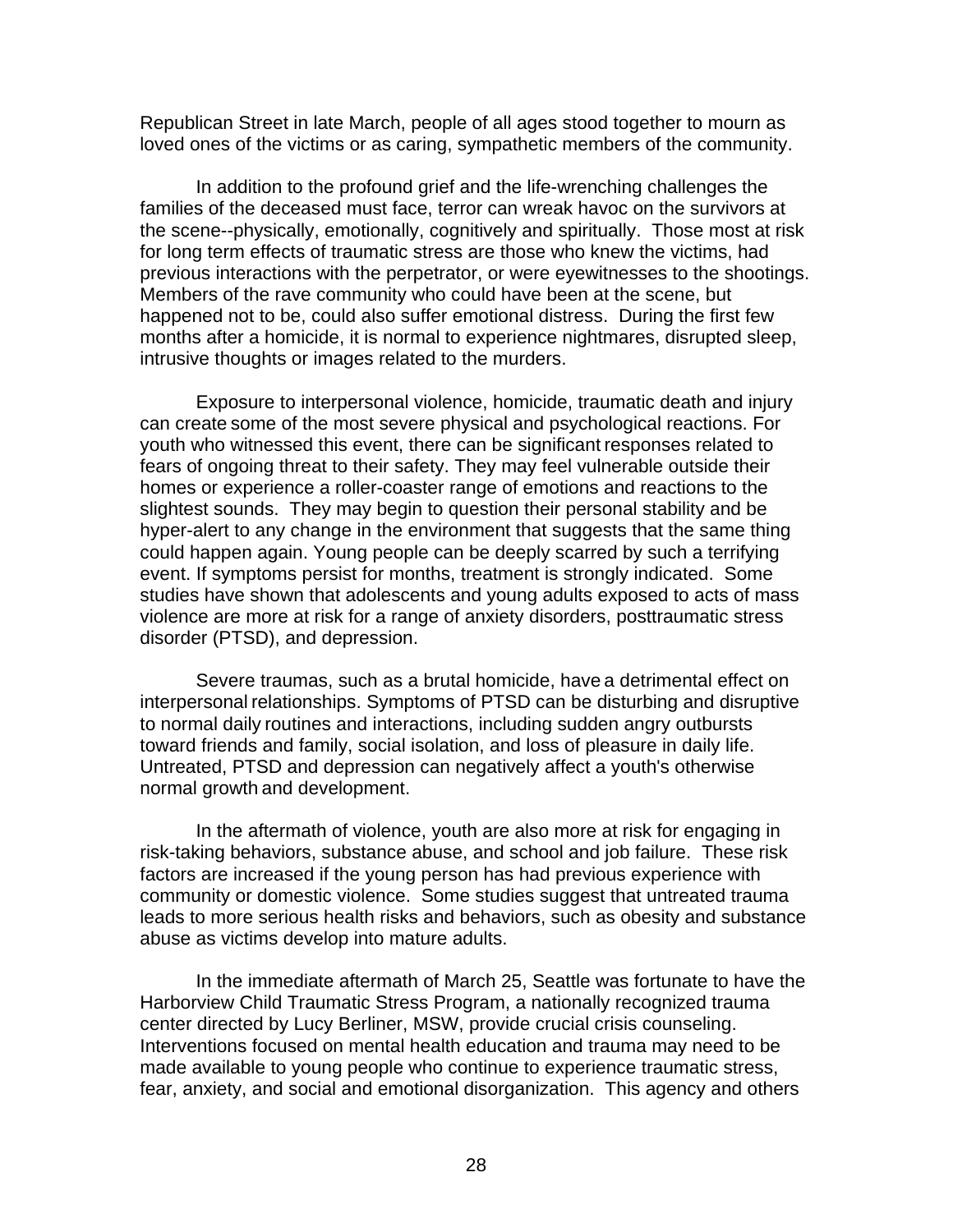with specialized knowledge and expertise in psychological trauma should continue to play an important part of the overall recovery process in the city.

Recovering from tragedy has many facets and stages. The initial shock and horror of the murders may give way to blame and recrimination. Beyond the psychological and emotional issues of the present, what constructive community actions can be taken in response to this tragedy? A crucial step to recovery is the community's obligation to examine what is known about the crime and the perpetrator--to find answers, to the extent possible, for how and why the tragedy occurred.

The attempt to find answers occurs naturally and spontaneously. Some residents place the responsibility squarely within the rave culture, which has evolved into a complex range of subgroups, from "Candykids" to Goth ravers, Etards (a pejorative term for those under the influence of illegal drugs) to "psytrancers." The implication is that there are dark and dangerous aspects of the rave culture that tolerate and allow for destructive behavior. Like the hippie movement of the 1960's, harmful elements may co-exist with creative and humanistic values.

Drugs have been an integral part of rave functions from its inception in the US. Ravers might argue that drugs are a part of youth culture, not just a part of the rave scene. However, the National Drug Intelligence Center (NDIC), established in 1993 by the US Department of Justice, differs with that view.

In 2002, the so-called "Rave Act" was introduced by Senator Joe Biden and passed as the Illicit Drug Anti-Proliferation Act (S.226) in 2003. The key provision of the Rave Act was a modification of US Code (21 U.S.C. & 856) creating civil penalties for owners or users of property upon which illegal drug trafficking activities are conducted. Defendants could be fined up to \$250,000 or double their gross receipts, whichever is greater. This controversial act raised further outcries from ravers across the country who protested the Senate's linkage of illegal drug sales and use with rave events.

In keeping with efforts that reduce illegal and illicit drug activity at raves, various metropolitan authorities have taken a more active role in regulating all nighttime activities more closely, including strict adherence to safety and antinoise measures. Monitoring the unsupervised activities of youth through upholding existing edicts might include:

- Issuing fire code violations when too many people are gathered or exits are blocked
- Responding promptly to noise complaints from nearby residences
- Monitoring parking and traffic flow that could impede roads
- Upholding ordinances against late-night dancing or public assembly without the proper permits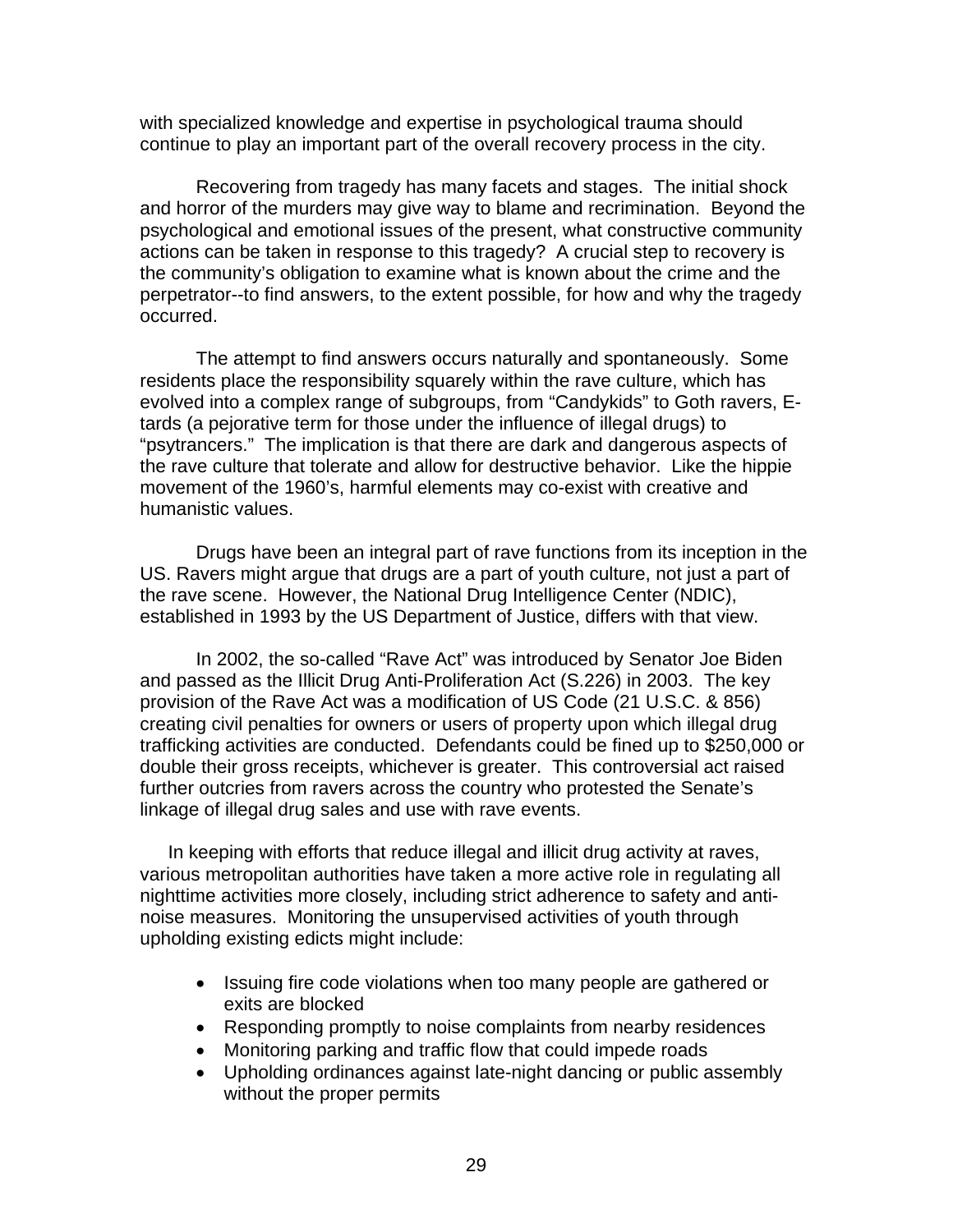- Preventing loitering or trespassing on private property
- Citing minors out past curfew
- Closing events operating without liquor license and/or with minors present
- Making arrests when drugs or drug paraphernalia are observed
- Providing some form of transportation after rave events for those without cars or who are not in a condition to drive, thereby reducing the need for after-parties
- Permitting off-duty police officers to be hired as security for rave events

Ravers can argue persuasively that the crimes perpetrated by Kyle Huff could have taken place in any setting. However, one powerful strategy for recovery can be a fresh examination of what the city of Seattle has to offer its young people. What are the protective factors and supporting institutions that sustain health and safety? What are the risk factors, unmet needs and challenges that lead to violence?

We understand that many members of the Seattle community have been critical of rave culture, and certainly the Capitol Hill shooting has given them much fodder for their desire to close it down. To the contrary, the rave community and associated events serve an important function, at least for a segment of the population. Seattle is known as a landing spot for many young drifters, malcontents, homeless, etc. As we have emphasized earlier**,** the city can be a rather difficult place to feel at home for someone who is new, alone or lonely. Of course, the rave community is hardly for everyone's tastes, and apparently not for Kyle Huff's. It is particularly important for a community like Seattle that has substantial in-migration to establish mechanisms for helping people integrate into a new community.

## **Many Kinds of Victims**

 In discussions with secondary and tertiary victims--family members who lost a loved one during Huff's rampage plus members of the wider community dealing with tragedy in its midst--we encountered a range of responses to Huff's place in remembrances.

 At one extreme, there are those whose bitterness and anger extends beyond Kyle Huff and on to his family. Whether or not they could or should have seen a change in Kyle's behavior, whether or not they had any influence in producing his sense of malcontent, the Huffs were, according to this perspective, not so deeply victimized because Kyle's death was self-inflicted. There are those who cry out for some public comment and apology from the Huffs, as if they indeed have a responsibility to do so.

 There are, on the other hand, others who see the Huff family as surviving victims too. Not only did they lose a family member, but they must forever deal